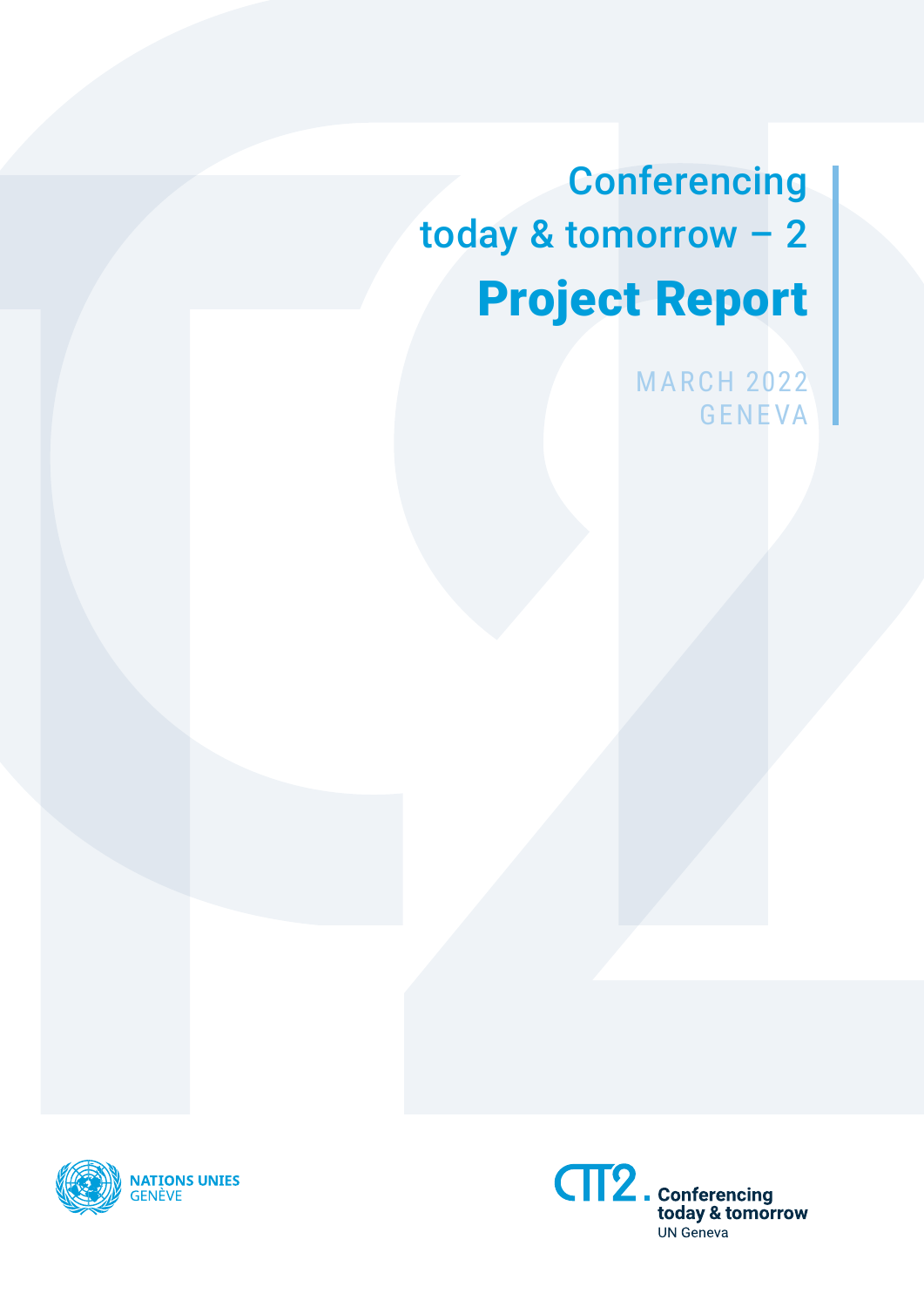# **Table of Contents**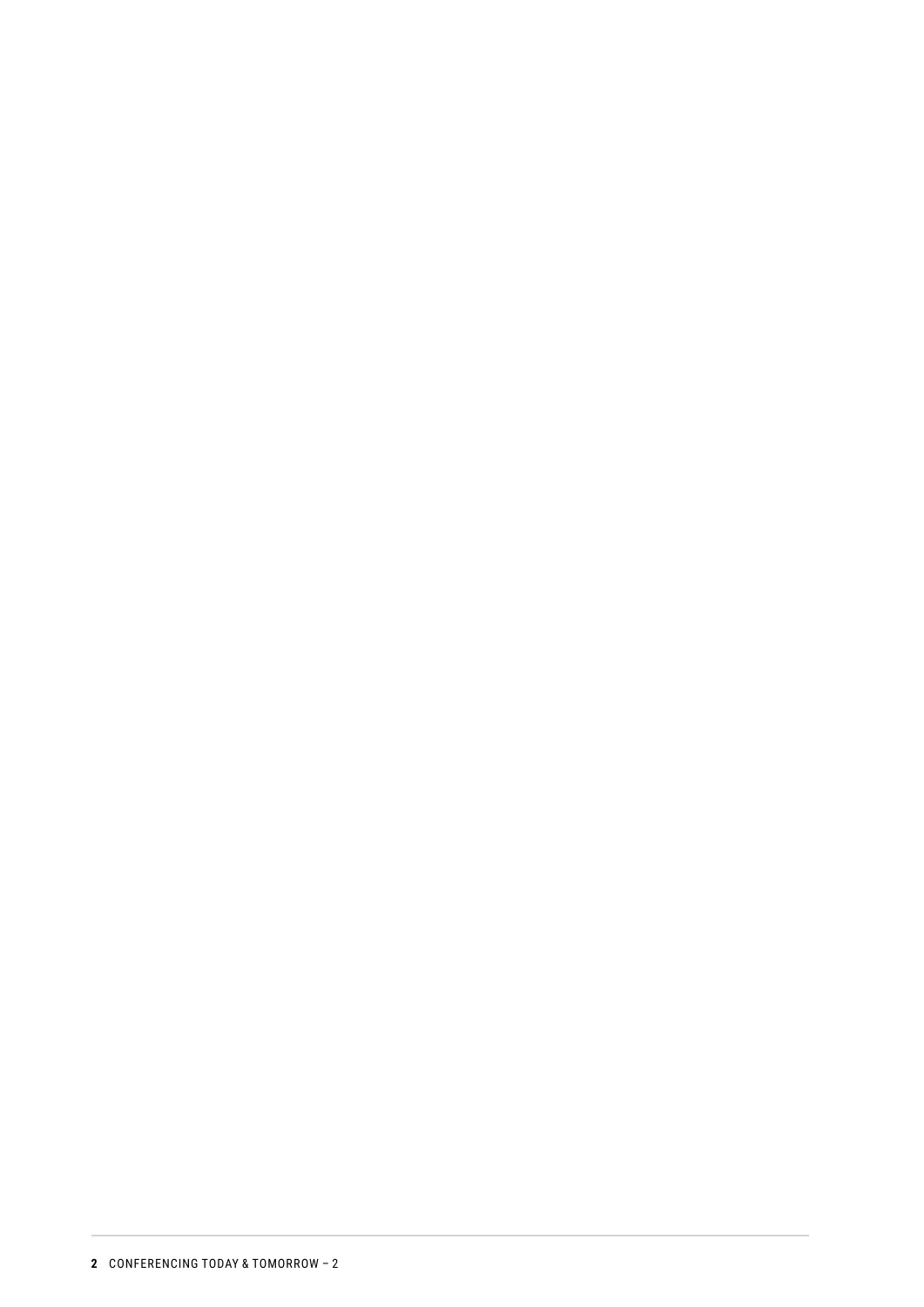## <span id="page-3-0"></span>**Executive Summary**

The purpose of the Conferencing Today and Tomorrow – 2 project was to undertake a lessons learned exercise to get views from meeting organizers, meeting participants and permanent missions about what had worked well with conferencing services provided by UNOG during COVID, and what had worked less well, as well as trying to understand their views on how conferencing was likely to develop in the future.

A wide range of different stakeholders provided their feedback, via participation in an online survey, short in-person interviews, in-depth focus group discussions, and/ or two events run in conjunction with UNOG's Knowledge & Learning Commons team at the Library & Archives.

There was almost unanimous agreement on the importance of in-person meetings. Nearly all respondents underlined their indispensable nature, particularly when it came to negotiations or discussions on sensitive issues.

Nevertheless, there was a clear view that the COVID experience of hybrid meetings and remote participation has probably altered how meetings will be scheduled and organized in the longer term. Remote participation was seen as bringing clear benefits (namely allowing wider and higher-level participation, greater inclusivity for civil society, and a reduced environmental footprint).

The challenge for the future is in ensuring that the appropriate 'smart mix' is adopted for the type of event that is being organized. Some meetings will require in-person only participation, others will continue to benefit from allowing remote participation. To ensure conferences with mixed participation are successful, more planning on how they are structured and produced will be required.

A number of different challenges arise from the above, the six focus areas that the report highlights are the meeting infrastructure, better integration of technical services, improved communication and a single point of entry, running remote meetings, document access and mandates and budget.

Given the complexity of addressing these issues, a series of different workshops and events are planned to explore them in more depth throughout 2022.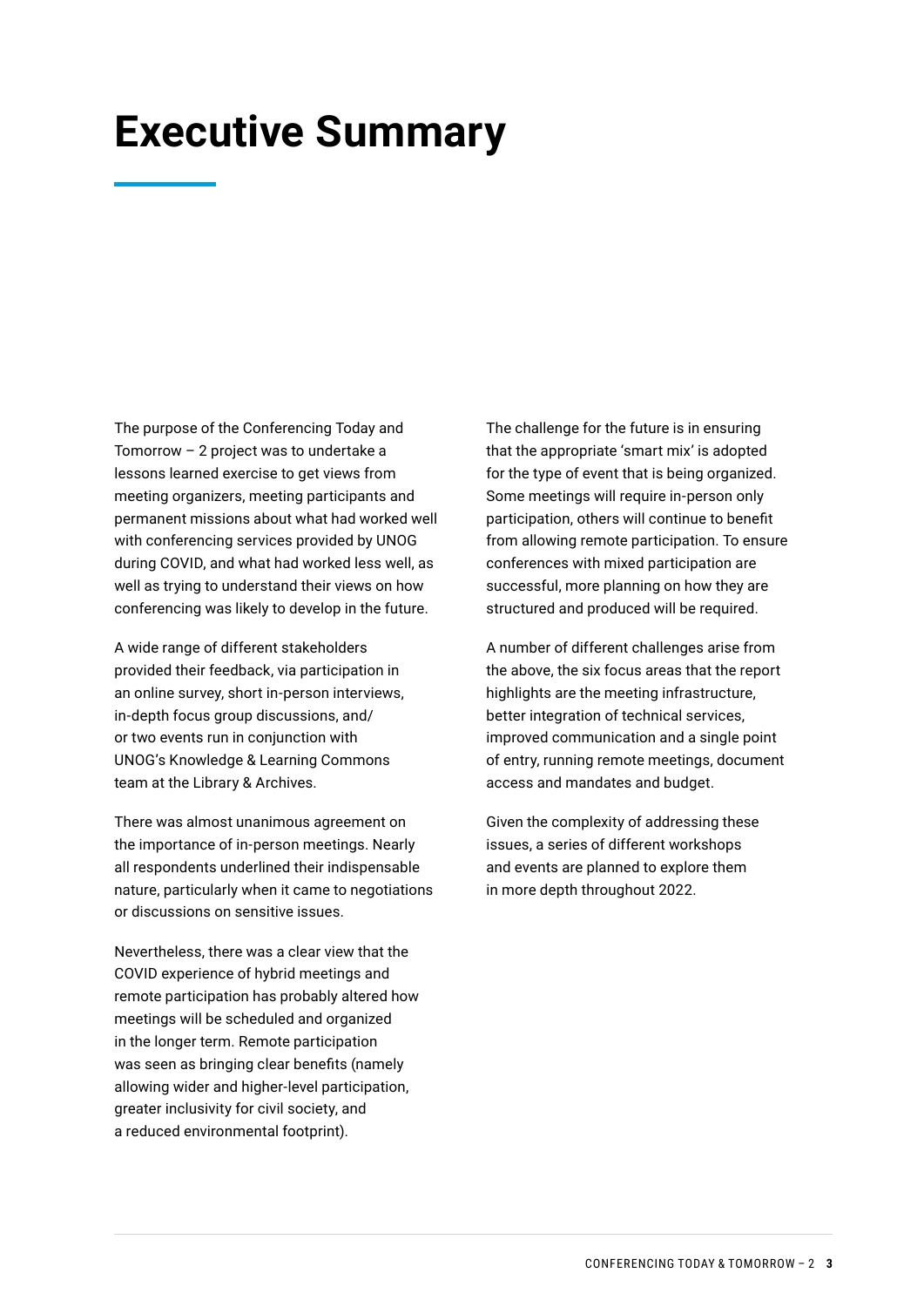## <span id="page-4-0"></span>**I. Introduction**

**The first phase of the Conferencing Today and Tomorrow project was a client needs analysis to identify how major external trends (economic, technological, social, environmental etc.) as well as internal trends within the UN led to changes in the conferencing support needs of clients. The aim of the project was to ascertain satisfaction with services and to understand future conferencing needs. The project ran from November 2018 to March 2019 and resulted in several projects.**

**Since then, the COVID-19 pandemic has fundamentally changed the conferencing environment. It was therefore deemed timely to conduct a follow-up project, Conferencing today & tomorrow – 2 (CTT-2), to understand the changing needs and realities of clients related to COVID-19, and to help prepare conference provision at UNOG for a prolonged with-COVID reality and a potential post-COVID world.**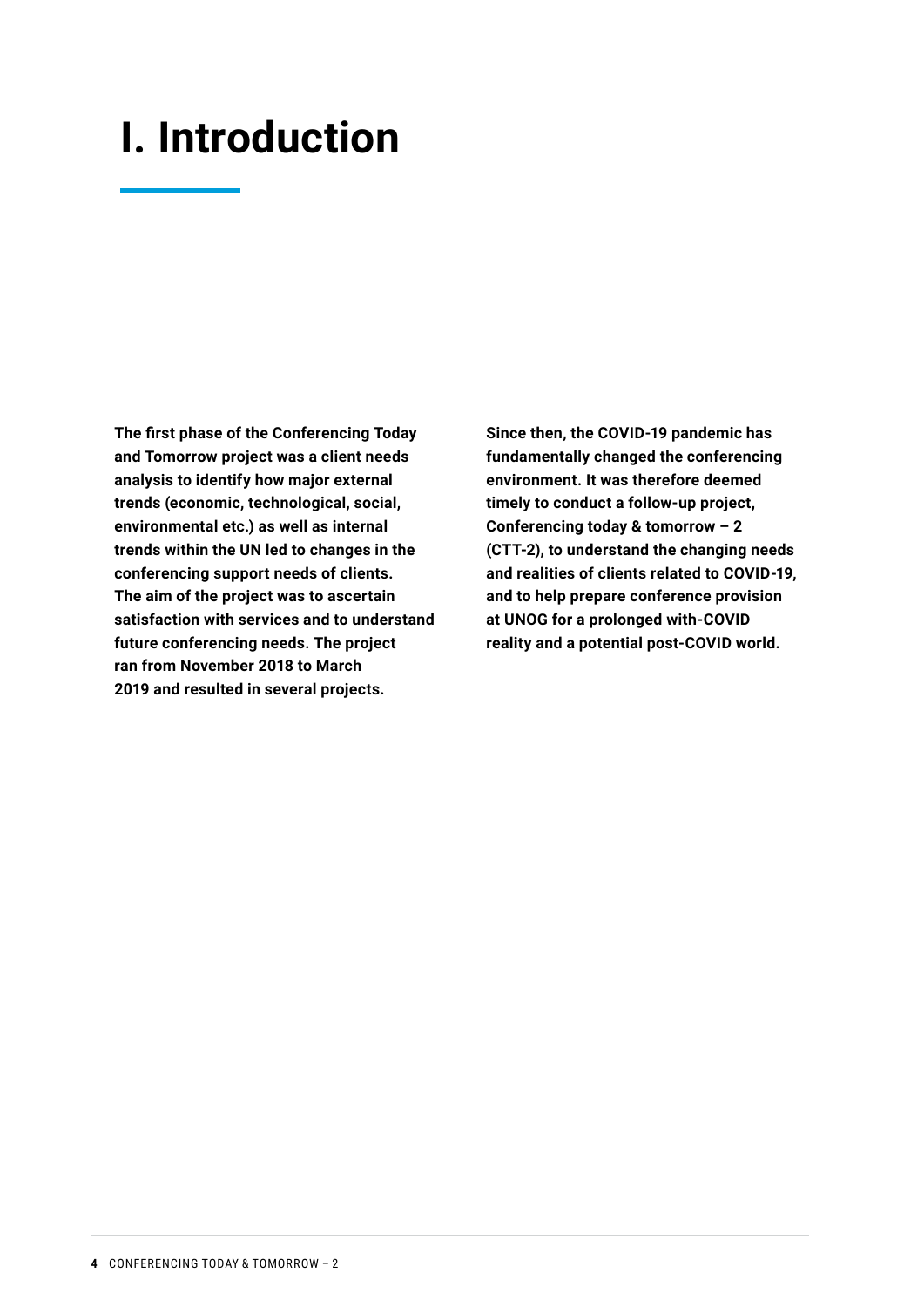# <span id="page-5-0"></span>**II. Objective and goals**

#### THE CTT-2 OBJECTIVE WAS DEFINED AS FOLLOWS:

To support the 2030 Agenda for Sustainable Development while leveraging international Geneva's strengths, CTT-2 will gather lessons learned to understand stakeholders' experiences of the business continuity measures in place and identify what elements they may wish to keep and how they envision conferencing in the post-COVID environment with the aim of ensuring UNOG is suitably equipped to position itself as a UN hub for modern conferencing, while respecting the framework established by the General Assembly.

#### THE PROJECT HAS THREE PRIMARY GOALS:

- > Identify, in consultation with stakeholders, emerging needs and expectations for conferences in a reality with, and post-COVID-19, as well as building on the lessons learned during the COVID-19 period, including identifying related synergies and efficiencies.
- > Develop innovative ideas for improving conferencing, including looking at the infrastructure, involving all service providers across UNOG as well as working with counterparts in NY, without compromising quality or affecting the provision of services.
- > Ensure UNOG's status as a UN hub for modern conferencing within the UN's global approach to conferencing, reflecting the specificities of the international Geneva and considering the experiences of other UN entities in Geneva.

This project report primarily deals with the first goal and will outline some ideas to pursue further over the coming months to help achieve the latter two. It covers research carried out between mid-September and the end of December 2021.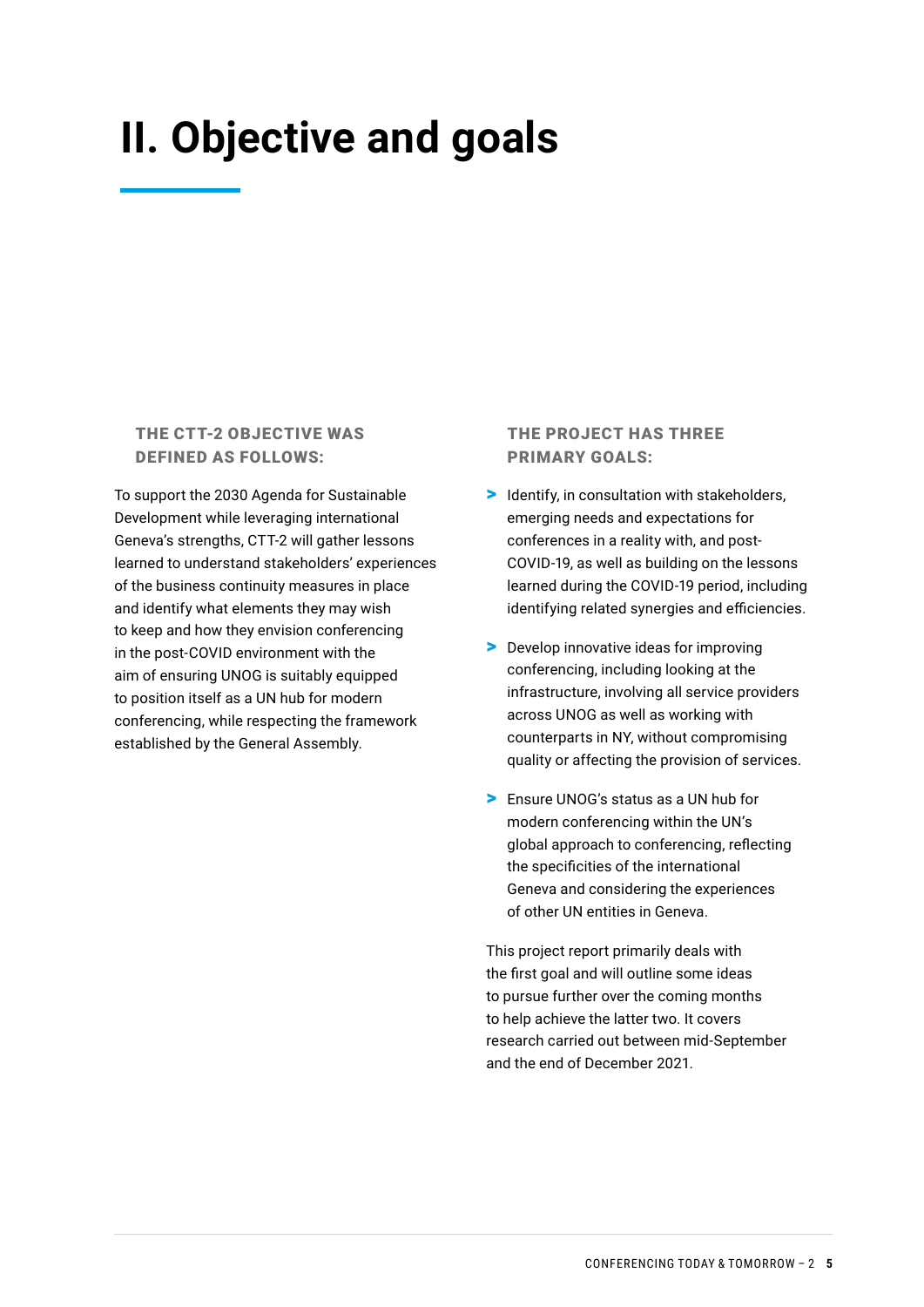# <span id="page-6-0"></span>**III. Methodology**

THE PROJECT PURSUED FIVE MAIN TRACKS, NAMELY:

- > A desk review impact of COVID-19 on conferencing
- > An online survey
- > Events at the Knowledge & Learning Commons
- > The International Geneva Task Force (IGTF)
- > Individual interviews and focus group discussions

#### 1. DESK REVIEW – IMPACT OF COVID-19 ON CONFERENCING

The desk review involved the study of different documents to understand the context and framework of conference operations at Geneva, including the following:

- > The SG's report: Pattern of Conferences
- > The ACABQ First Report on the proposed budget for 2022
- > The Committee on Conferences (7-13 September 2021)
- > Status of conference services in duty stations during COVID-19 pandemic (bi-monthly reports)
- > Summary of the regional briefings of the Director-General, UNOG (February 2022)
- > The CTT-1 report

#### 2. ONLINE SURVEY

The online survey was offered in English and French and targeted UN client secretariats and conference participants (NGOs as well as Member States). It was divided into Conference Organizer and Conference Participants sections as well as having a common part for both. It included multiple choice and open-ended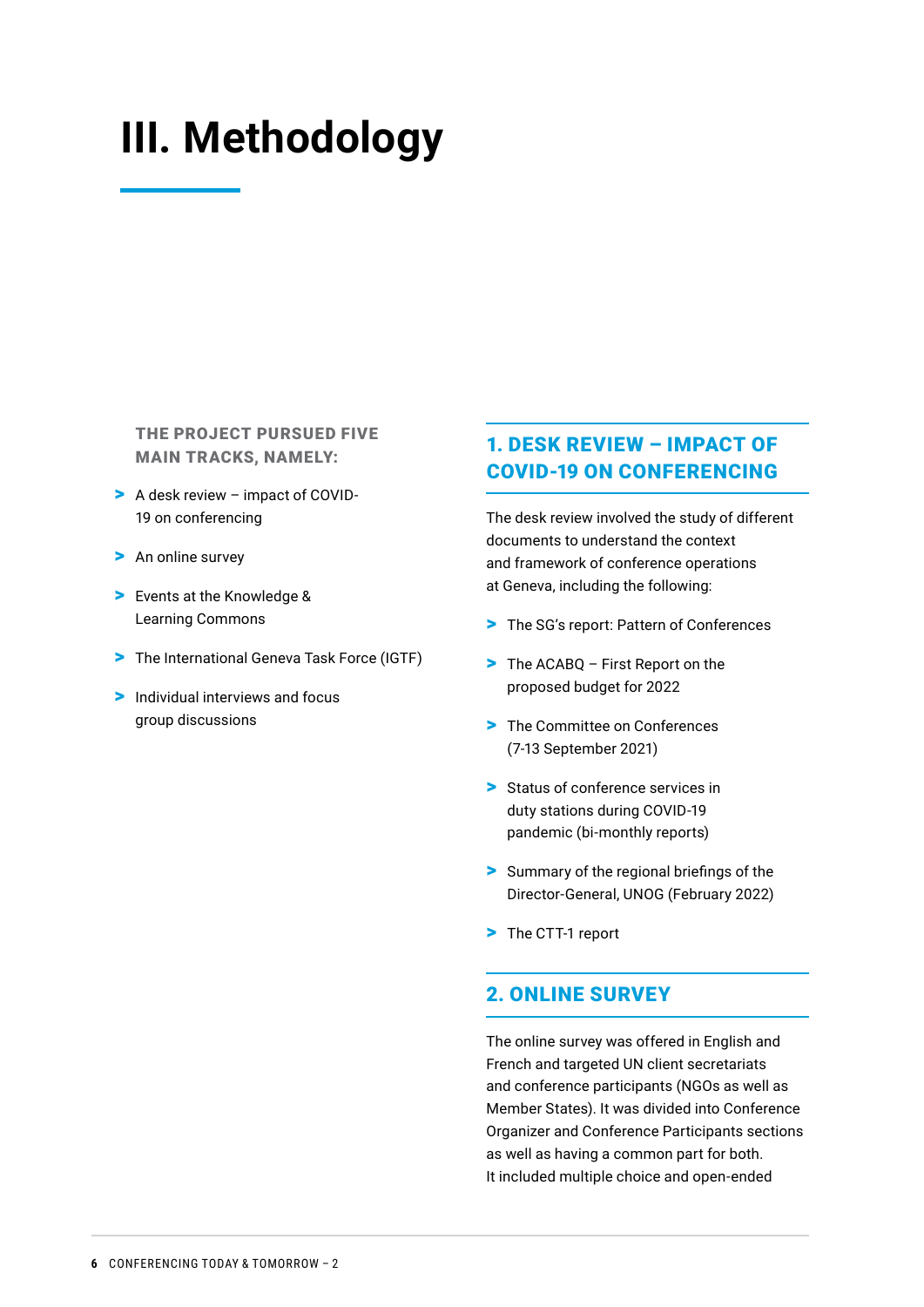questions and aimed to determine what both Organizers and Participants think about UNOG conference services, as well as to reflect upon where UNOG can improve and where UNOG has done well. The survey also aimed to understand what service needs may arise in the future, so that UNOG may prepare accordingly. It was sent to all client secretariats and entities to which UNOG provides services, as well as to Member States and NGOs and was advertised widely online and at the Palais. A total of 135 responses were received, of which 72 were international organization representatives, 13 UN Member States, 16 NGOs and 34 others. Of the 135 respondents, 38 indicated that they had not participated in or organized a conference at or from the Palais des Nations since the beginning of the COVID-19 lockdown. Of the 97 remaining responses of interest for the purpose of this study, 58 were from conference organizers and 39 from conference participants.

#### 3. EVENTS AT THE KNOWLEDGE & LEARNING COMMONS

Two events were hosted on the theme of 'Shaping the Conferences of Tomorrow' to discuss how conferencing had changed since the onset of COVID-19, looking at the examples of major conferences and engaging participants in an interactive reflection. The first event (21 October) was centred around UNCTAD15 and had three keynote speakers, the Coordinator of United Nations Conference on Trade and Development 15 (UNCTAD), the Head of Global Affairs at the Permanent Mission of Switzerland to the UN, and the Director of the Division of Conference Management, UNOG.

The second event on COP26 of the United Nations Framework Convention on Climate Change (UNFCCC) (24 November 2021), had speakers from the UK government (the Deputy Director Events for COP26 and Director of Protocol, Foreign, Commonwealth & Development Office (FCDO) and Vice-Marshal

of the Diplomatic Corps), UNFCCC (Director, Conference Affairs Services) as well as UNOG (Chief, Languages Service, DCM). The total number of participants over both events was 114. Both events were interactive with break-out sessions focussed on several different topics to help solicit views on the future of conferences.

### 4. INTERNATIONAL GENEVA TASK FORCE (IGTF)

The International Geneva Task Force was created at the behest of UNOG Director-General Valovaya and is a grouping of conference organizers from the international organizations based in Geneva to informally discuss and learn from our collective experience of managing conferencing during the COVID pandemic. The group met twice over the last two months. One event was organized by the Director, Division of Conference Management, on 18 October 2021 and was attended by 11 other organizations. The second event on 17 November 2021 was organized in conjunction with the Permanent Mission of Switzerland and was attended by 14 other entities.

#### 5. INDIVIDUAL INTERVIEWS AND FOCUS GROUP DISCUSSIONS

The individual interviews and focus group discussions took place in two distinct ways:

**1.** On-the-spot interviews were conducted in a rapid, ad-hoc innovative manner to gauge the conferencing experience. The interviews were conducted by 7 volunteers in strategic areas within the Palais des Nations covering 7 meetings during morning hours and lunch breaks. Interviewers operated in pairs and offered conversations in English or French (de facto only one interview was held in French). In general, the team of volunteers found that given the constraints of COVID (masks, social distancing, fewer people on site etc.), it was not always easy to engage with potential interlocutors. Nevertheless, 26 on-the-spot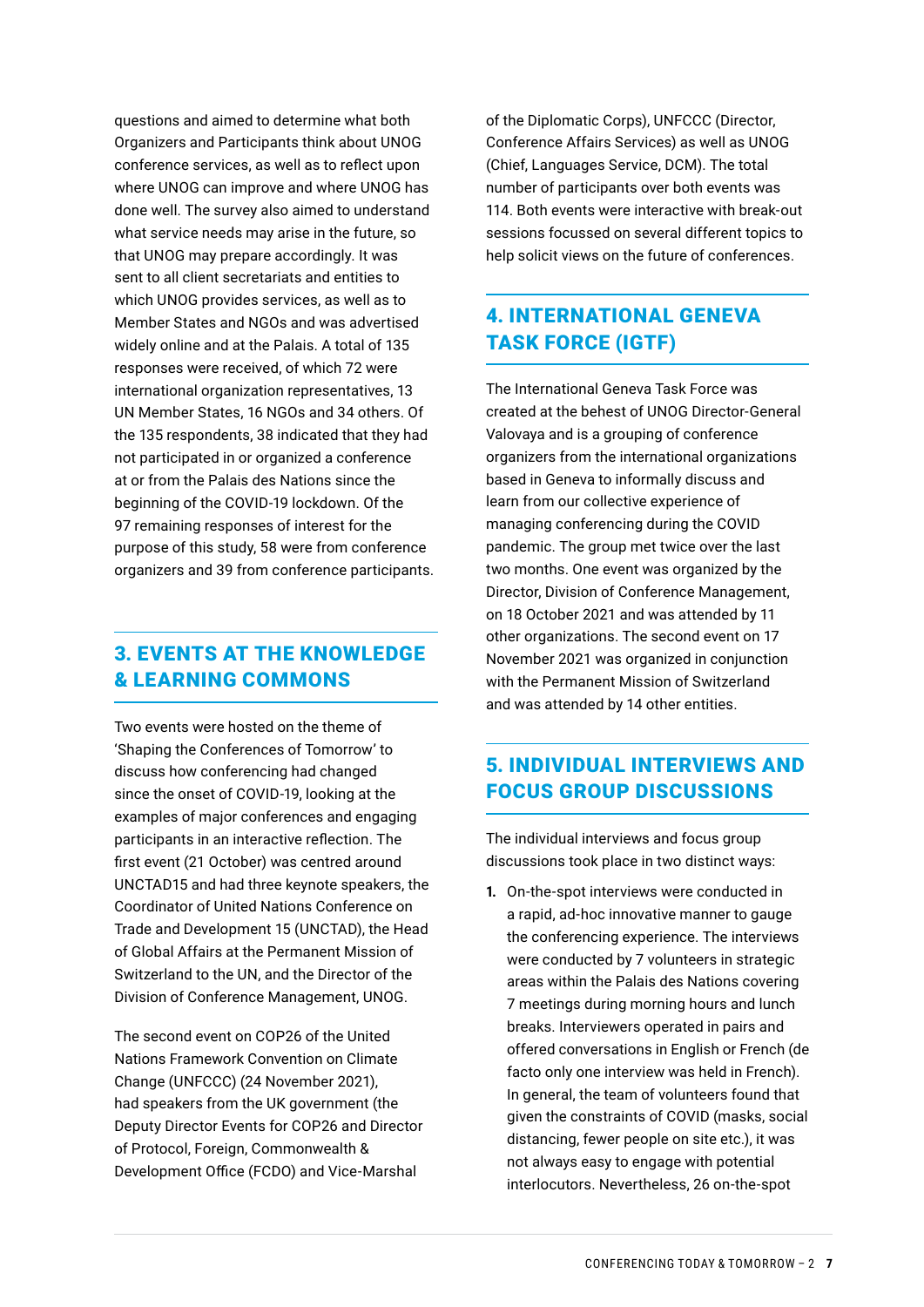interviews were conducted generating useful feedback. Of the interviewees, 16 were meeting participants and 4 were organizers (2 unknown). In terms of their affiliation, 8 represented Member States, 6 were from OHCHR, 2 from NGOs, 1 was an expert, and 3 others provided no information.

**2.** Semi-structured interviews and focus group discussions were conducted with clients, e. g. substantive secretariats, UN Agencies, Permanent Missions and NGOs, as well as with service providers, mostly from within UNOG, e. g. the Division of Conference Management and other relevant entities (a detailed overview of interview participants can be found in the annex). The questions aimed to facilitate understanding of how clients and service providers had experienced conference organization during the COVID-19 pandemic, reflecting on aspects that had worked well, that could have worked better, and on how the future of conferencing could be envisioned. Overall, 127 individuals took part in 30 interviews and focus group discussions.

Through the above work tracks, feedback was successfully gathered from a wide range of conference organizers, delegates and other conference participants, as well as service providers.

Feedback obtained from clients and service providers through the different tracks is clustered and summarized in the following chapter IV as Findings. The findings are then translated into recommendations in chapter V. Focus Areas and Proposals. In the following chapter VI The Way Forward, several activities are suggested to structure the process of translating recommendations into real actions.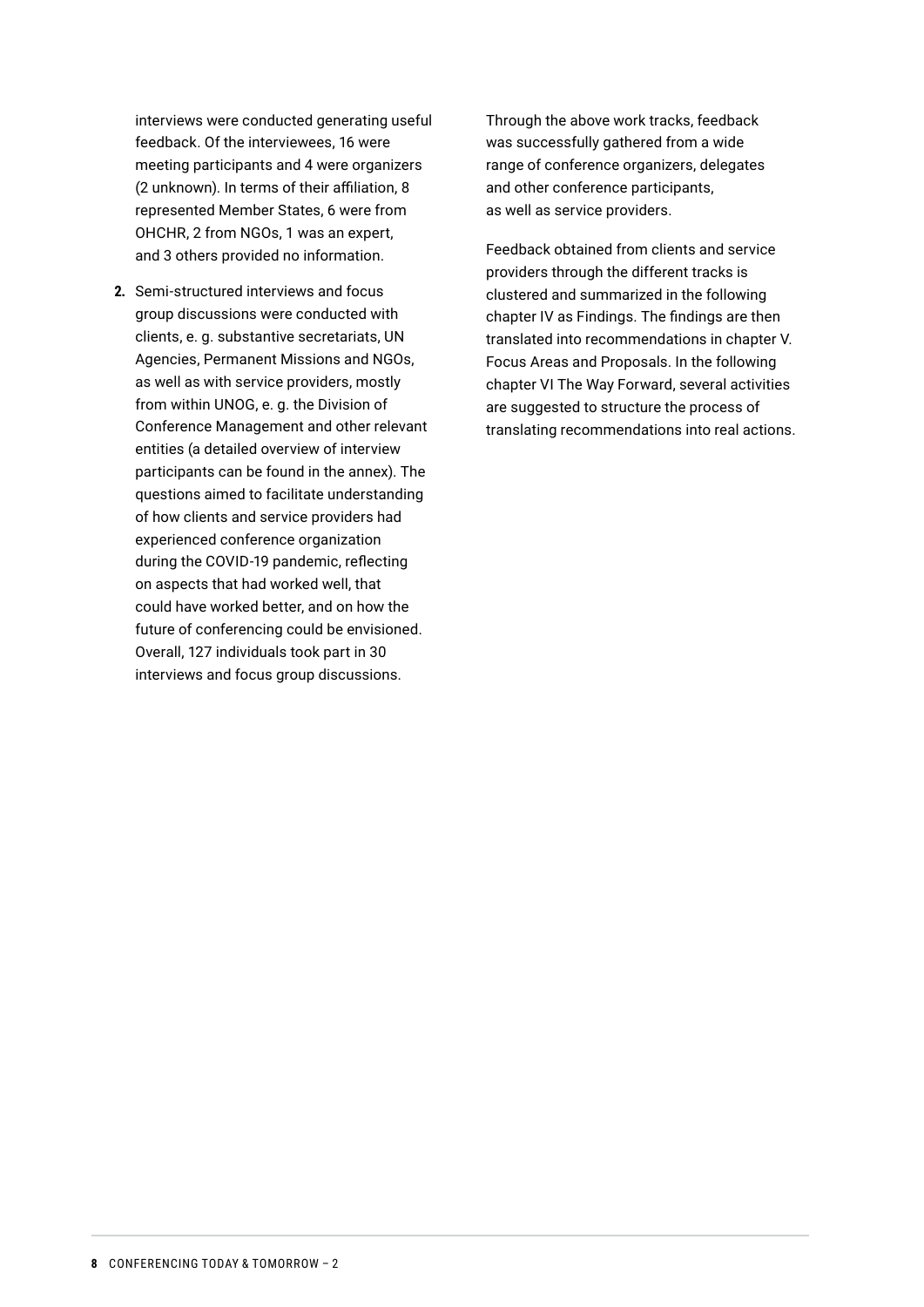## <span id="page-9-0"></span>**IV. Findings**

### HOW CONFERENCING CHANGED AT THE PALAIS DES NATIONS DURING THE COVID-19 PANDEMIC

When lockdown happened in March 2020, the UN Secretariat identified remote participation in multilateral, multilingual meetings as a business continuity need. UNOG established a cross-functional group on remote conferencing, including colleagues from the Division of Conference Management, the Division of Administration for audiovisual services and IT, and the UN Information Service (UNIS) for webcasting. Conference rooms have been upgraded. At present, 11 conference rooms<sup>1</sup> can support multilingual remote participation, this may be increased to 12 or even 15 by the end of 2022. While the UN in Geneva supported 12,371 meetings in 2019 (i. e. pre-COVID-19), it serviced 4,274 in 2020 and 5,298 in 2021. This included meetings serviced outside of Geneva (2,486 in 2019, 22 in 2020 and 1,234 in 2021).

Three platforms for Remote Simultaneous Interpretation (RSI) were experimented with. Initially, Interprefy was the primary platform used in Geneva. Over time and after expressed preference from human rights bodies, Zoom began to be used. After the Office of Information and Communication Technology

(OICT) issued a blanket approval for the use of Zoom and to minimize the impact of changing platforms, UNOG decided to make Zoom its primary platform. Interpretation is done from the booths at the Palais des Nations to ensure the best possible audio quality and connectivity. Some respondents suggested pursuing the idea of an interpretation hub or mobile booths where several interpreters could be clustered in observance of social distancing regulation outside conference rooms.

Interpreters have reported health consequences from poor audio from remote participants, exacerbated by low connectivity and suboptimal equipment. Given the increased stress associated with remote participation, meetings with more than 30 minutes of remote interventions are limited to 2 hours (N.B. In-person meetings are three hours.), unless a reinforced team of interpreters is used. It should be noted that the decision regarding shorter meeting lengths is a Secretariatwide position and is not specific to UNOG.

Member States and conference secretariats demonstrated a firm commitment to Geneva as a conference hub with a central function to support multilateralism in bringing together actors to negotiate and reach consensus.

**<sup>1</sup>** They include: XXI, XXIII, XXIV, XXVI, XVII, XVIII, XIX, XX,T1,T2,T3.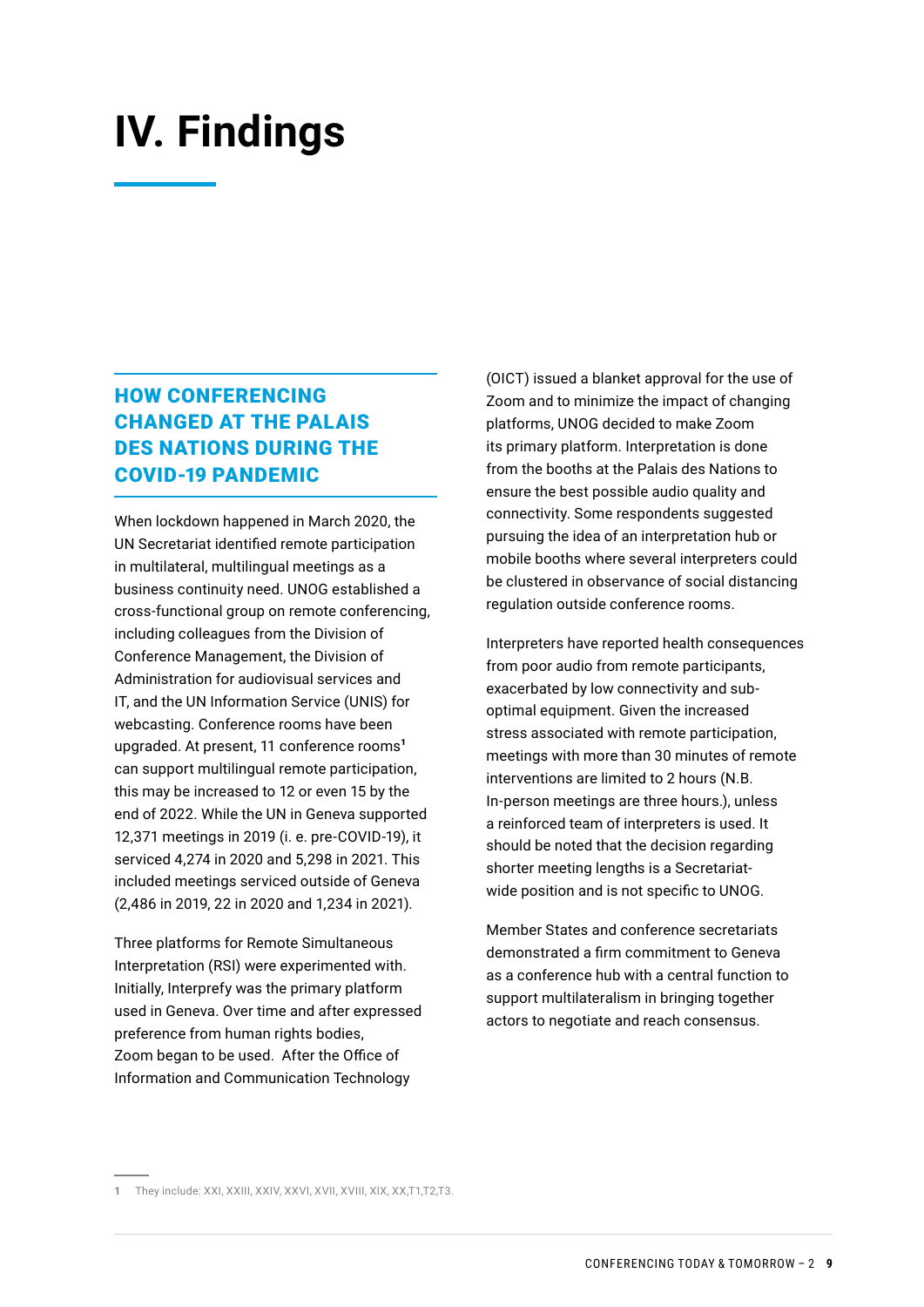### OVERALL CONFERENCE **EXPERIENCE**

According to the online survey, conference *organizers'* overall experience of meetings serviced by UNOG (or held at the Palais des Nations) during the COVID-19 pandemic, was slightly above average (3.24 with 5 being excellent and 1 being poor).

3. How would you rate the overall experience (with 5 being excellent and 1 being poor) as an organiser of meetings serviced by UNOG (or held at the Palais des Nations) during the COVID-19 pandemic?

58



Conference *participants'* overall experience of meetings serviced by UNOG (or held at the Palais des Nations) during the COVID-19 pandemic, was also slightly above average with the survey giving an average rating of 3.67 (with 5 stars being excellent and 1 being poor), a marginally more positive rating than that given by conference organizers.

15. How would you rate the overall experience (with 5 being excellent and 1 being poor) as a participant in meetings serviced by UNOG (or organised at the Palais des Nations) during the COVID-19 pandemic?

39



Responses **3.67** Average Rating

#### MEETING FORMATS

The clearest message, received both through the survey and the in-depth interviews, was the near unanimous agreement of the importance of **in-person meetings**. Of the 97 respondents to the online survey, this question received a rating of 4.25 (with 5 being extremely important and one not at all).

26. With 5 being very, and one at all, how important do you consider in-person meetings to be? ★★★★☆ 97

Responses **3.24** Average Rating

Member States and substantive secretariats stressed that particularly for negotiations or discussions on sensitive issues, there really was no substitute for face-to-face meetings. Online meetings, regardless of how they were structured or organized, did not allow for a fully free and open exchange. This was partly because participants were worried about being recorded and quoted and hence were not able to offer creative ideas, or deviate from an official line, and partly because without the human connection of an in-person meeting, it was more difficult to build trust and hold informal meetings on the side of the conference, often essential to reaching compromise, especially in sensitive meetings. Therefore, respondents emphasized that in-person conferences would remain crucial to achieve substantive progress on issues in the future.

However, despite this emphasis and broad consensus on the importance of in-person meetings, a majority of respondents indicated that they believed that the possibility of **remote participation** in meetings was something that should continue to be offered in the future.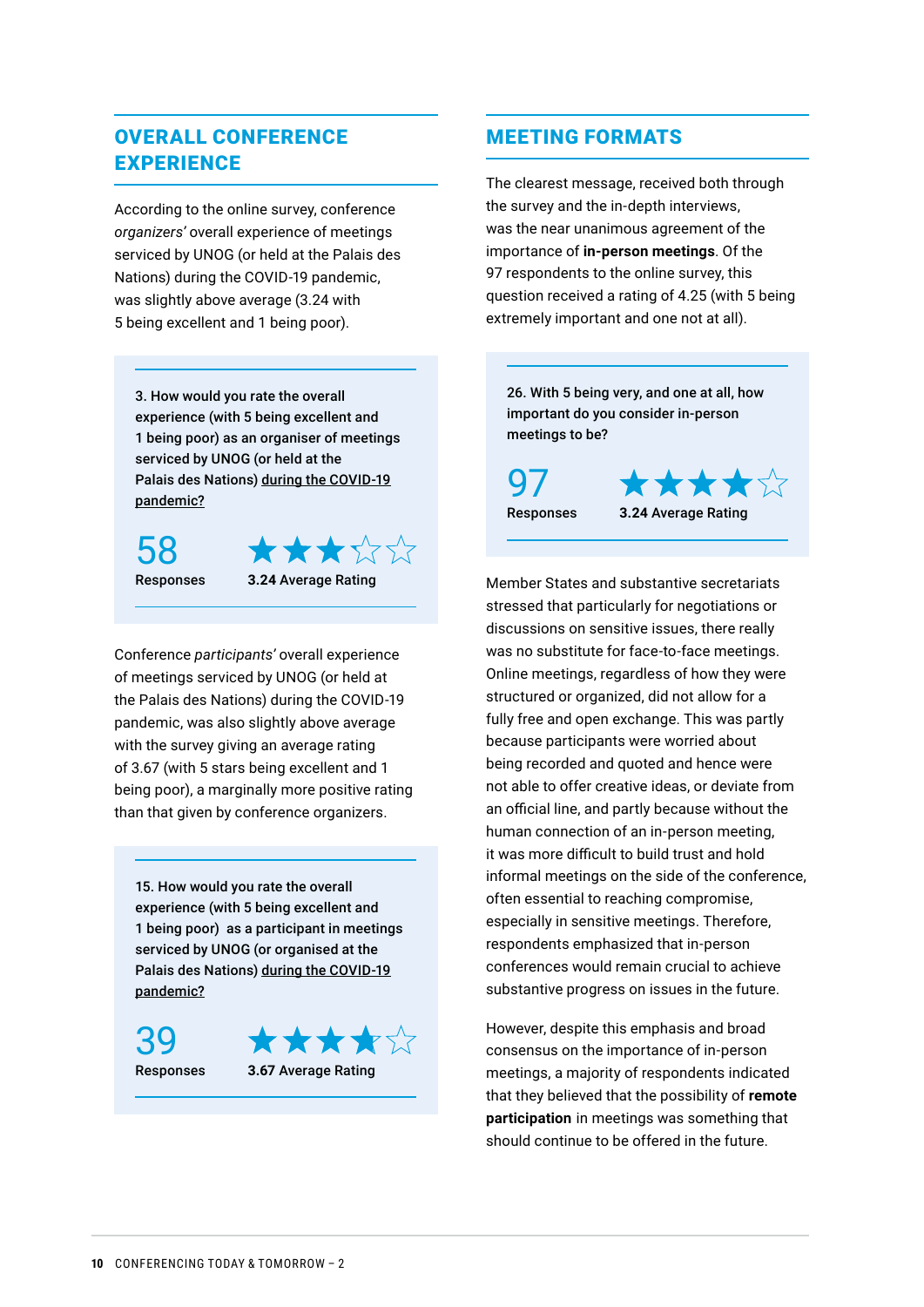There were four main reasons as to why remote participation was seen as something that should continue even when it was no longer strictly needed for business continuity purposes:

- **1.** It allowed **wider participation** than in-person meetings, a benefit especially for smaller Member States, or those located far from Geneva who may otherwise not be able to participate.
- **2.** It allowed **higher level**, or more expert level attendance, than in-person only meetings. A minister or a senior official was more easily able to attend a meeting with remote participation (or contribute a video message) as they did not have to factor in the travel time and cost.
- **3.** Remote participation also provided for greater inclusivity for **civil society**, especially for NGO representatives not based in Geneva and without the resources to travel to an in-person event or with difficulty obtaining visas (N.B. Where new remote formats mean confining civil society to online observation where before they could directly interact with delegates in the room, this was seen as problematic).
- **4.** It reduced the **environmental footprint** of conferences by allowing for attendance without the carbon cost of having to fly to an event.

Overall, COVID-19 was seen as an accelerator of a trend to online participation which had been present prior to the pandemic. With the investment in equipment already made, an increased availability of improved and affordable technology and based on the enhanced IT literacy of conference organizers and participations, online participation had become a habit and was "here to stay", many said.

Despite the risk of losing out because of unreliable network connections, remote participation was popular as it allowed participation from

a convenient place of choice. Respondents acknowledged that online formats had increased the numbers of participants at many events, but that increased participation, in combination with a growing number of meetings, came at the price of shallower interaction. In general, it was found that online meetings functioned better for those who could rely on established relationships. In contrast, integrating into the discussions was harder for newcomers within the Geneva international community.

Online meetings will have to find ways to accommodate the need for more human interaction and networking, for example using breakout rooms or pre-meetings so participants could familiarize with each other or alternating with occasions to meet personally to build trust-based relationships.

Therefore, certain formats may be suitable for specific purposes more than others. In a **"smart mix" of formats**, online meetings may be chosen for meetings of experts who are used to working together or larger information sessions with little interaction, while in-person formats with more dedicated time for interaction may be the preferred choice for sensitive negotiations. Overall, meeting formats may be more diversified in future and traditional meeting agendas be reconstructed, with some side events being front-loaded and held online in the run-up to an event, video messages being available online for more flexible consumption, and in-person elements being used in a more target manner to reach agreement over contentious issues.

This new more multifaceted landscape of meeting formats required skillful conference design and planning by organizers, depending on the goals and purpose of meetings. Some respondents have stated that they would appreciate more guidance and advice from conference professionals to ensure a professional outward appearance of the UN conferences they have to organize.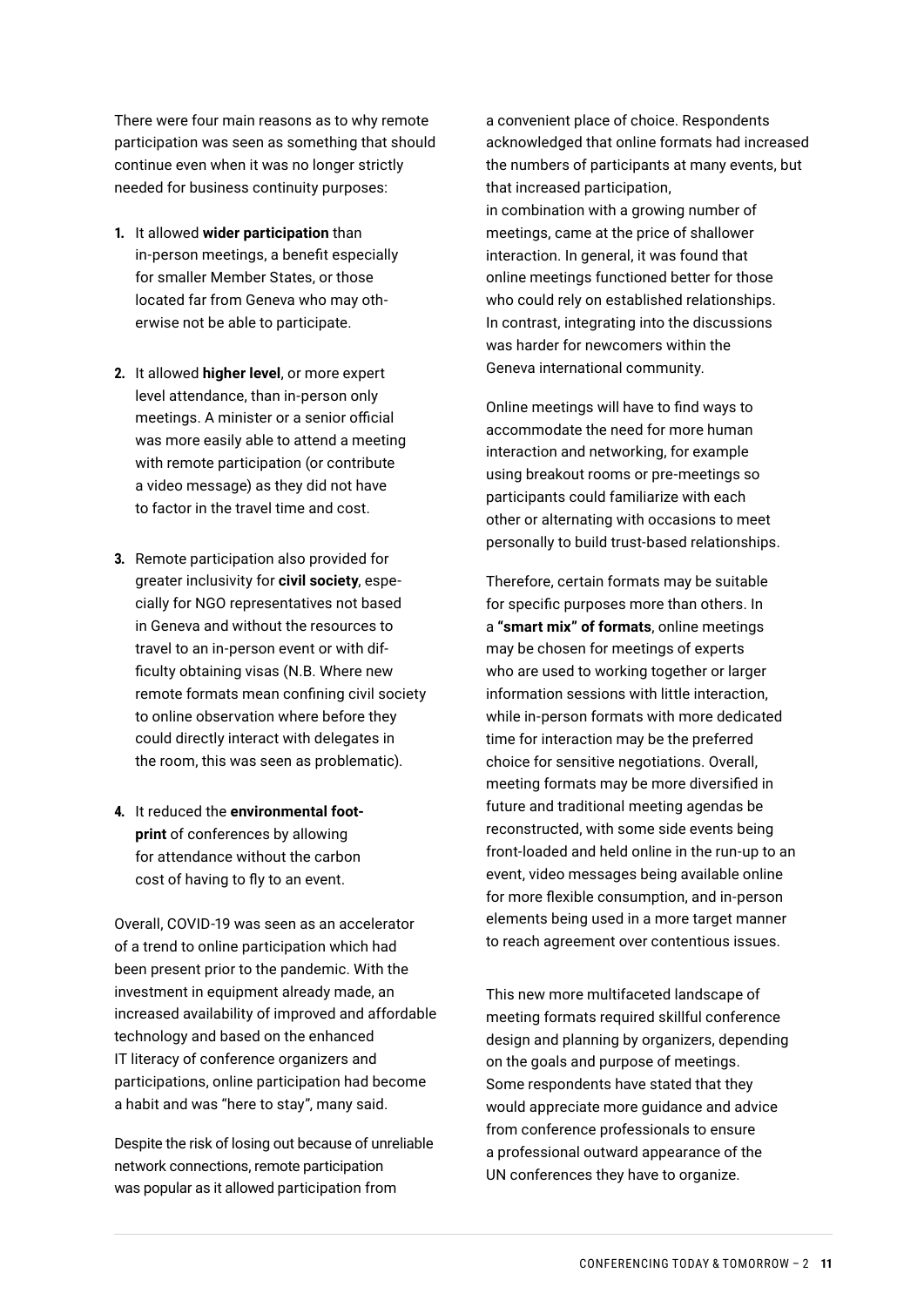#### UNCTAD15

Organizing UNCTAD15 in hybrid format, UNCTAD, in collaboration with the host country Barbados, created a virtual conference centre simulating an *in situ* experience with meeting rooms, an exhibition space, breakout rooms for smaller group discussions and a beach café. The event was broadcast from two studios, one in Barbados and one in Geneva, and from 16 "antennas" in least developed countries. This TV-style production required considerable additional preparation, including a minute-by-minute scenario and extensive rehearsals. The conference programme had to be adapted to the new format. Side events were organized in the months leading up to the conference. During the main conference, the programme was limited to two sessions of 1,5 hours per day.

These and similar experiences suggest that online transmission of major events is likely to become more scripted and that expectations to have a more immersive interactive virtual experiences simulating the real conference environment may grow. UNOG may want to experiment with the design of a virtual conference environment with one or two of its more popular meeting rooms. Once designed, the virtual conference environment can be reused for different occasions.

In this new mix of formats, **hybrid meetings** are the most complex to organize, as they offer in-person and online participation at the same meeting. In consequence, they require additional resources which not every substantive secretariat will have readily available. While some respondents liked the flexibility of choosing their mode of participation, others warned that hybrid formats would have to ensure the same experiences for in-person and remote participants to avoid an experience as second-class participants. Respondents therefore suggested that meetings should

either be fully in-person or all online, to ensure that all participants had the same opportunities. On the other hand, if there are different categories of participants to a meeting it might make sense to offer different levels of participation, allowing for example to stream to a wider audience of observers not expected or authorized to actively contribute to a meeting by taking the floor. A challenge for all meetings with remote participation is the need to accommodate different time zones.

Given the continuing **uncertainties** related to the development of the pandemic and the related measures that need to be taken, conference organizers find themselves obliged to plan for different **scenarios**, regarding whether or not an event could take place and at what time and in view of the share of in-person and online elements. Sometimes adaptations in format or restrictions of participants may become necessary as a conference is already going on. The requirement for flexibility conflicts with the need for more planning and preparation of remote aspects of meetings, for example as they require rehearsals in meetings rooms which may not be easily available in light of the booking situation during SHP renovations.

The added complexity in conference organization has **budgetary implications**. While the capital cost for equipment may be an initial investment, operational costs for online or hybrid meetings are higher than for in-person meetings, due to the cost of the platforms and additional staffing requirements for technical support and moderation. These costs are incurred on the side of UNOG (some of them may be absorbed by meeting secretariats) while savings for travel benefit participants or substantive secretariats. Initially, funding was provided centrally to fund business continuity measures and in 2022 it is expected that meeting organizers cover the difference. A more long-term solution will be required to meet regular needs in future. Several Member States felt it necessary to ensure that sufficient human and financial resources were made available for the future of conferencing.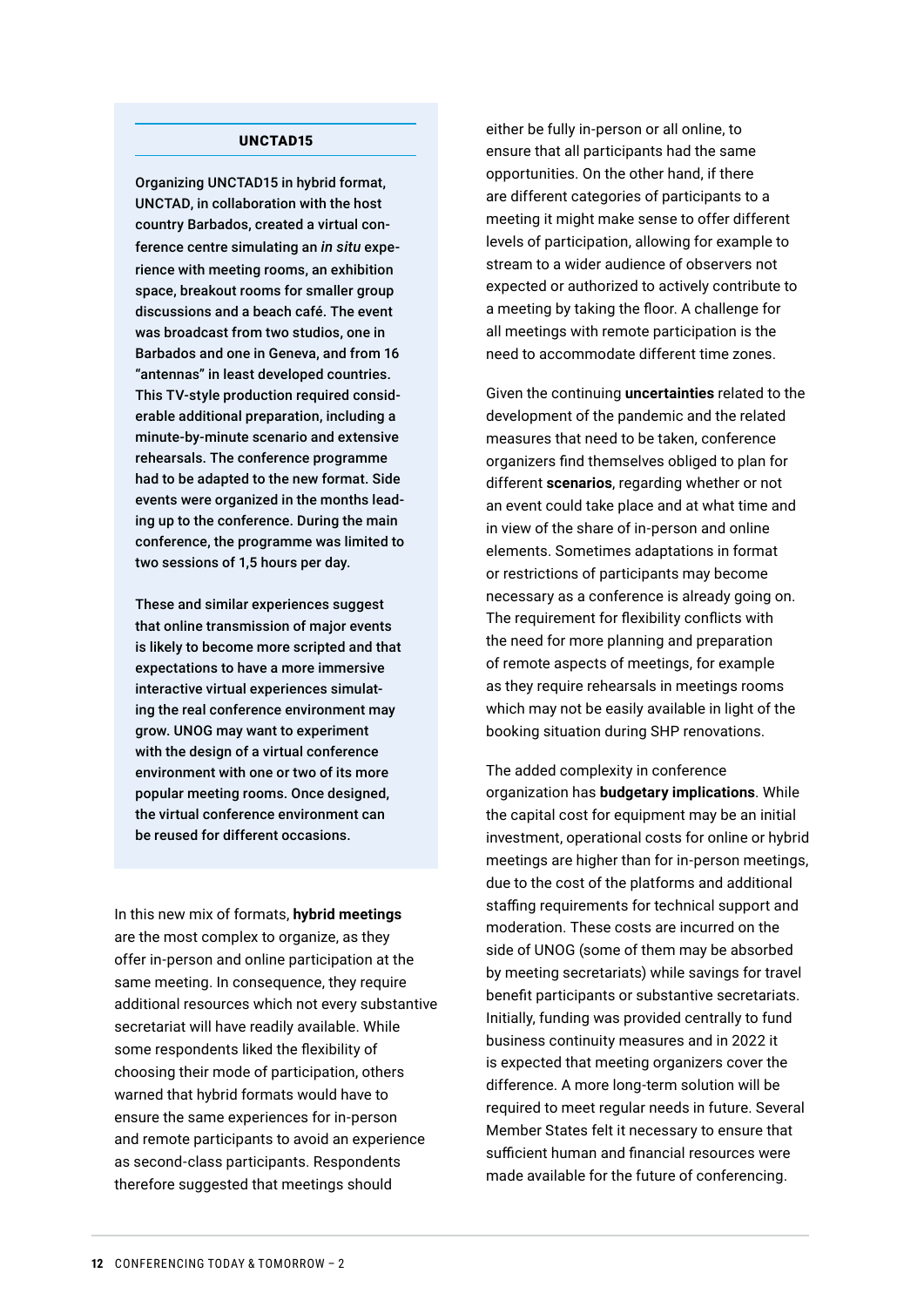#### **TECHNOLOGY**

With online and hybrid meetings becoming such an important part of conference organization, technology is a key element for client satisfaction. Such conferences require more preparation in terms of testing and training of speakers and troubleshooting, for example to resolve broken connections. The existing IT team is already stretched to cover events taking place in the 11 meeting rooms currently equipped for remote participation. This situation will get worse as more meeting rooms are being equipped. New functions are required, including **technical moderation and technical coordination**. Some DCM staff have been retrained as technical moderators, while some have been recruited from temporary employment agencies. However, there is a scarcity of people on the market who have the necessary skills, especially in combination with the required languages. To cover the current gap in technical moderation, substantive secretariats are asked to provide one moderator who works in tandem with one provided by UNOG. The feedback from substantive secretariats shows that having to manage technical moderation in addition to running the substantive side of a meeting is quite burdensome. Not all feel comfortable about the technological skills required to manage technical moderation. At the same time, some also pointed to the fact that technical moderators need to have some knowledge of the meeting substance and procedures, for example with regard to managing the sequence of speakers.

If the contribution to technical moderation by meeting secretariats were to be limited to the technical side, more staff would have to be hired. In general, two technical moderators are needed at every meeting and one audiovisual technical person is needed for every two meetings. To systematically cover hybrid meetings operating simultaneously in the

conference rooms currently equipped for remote participation, a significant increase in audio-visual technicians would be needed. A suggestion was made that opening temporary positions on an annual basis would be a more reliable option than using temporary employment agencies. A central control room could possibly help improve remote troubleshooting. Some related exploratory activities have been under way.<sup>2</sup> However, even if the control room was put in place, some in-room support would still be required.

In light of changing meeting habits under the influence of the COVID-19 pandemic, the demand on webcasting has increased exponentially. It is managed by a small team at the UN Information Service (Department of Global Communications), whose main mandate is video production for external public communication, including live broadcasting. To this mandate, Member States have in recent years added the live streaming/webcasting of the principal meetings of the human rights bodies (Human Rights Council, Universal Periodic Review, and Treaty Bodies) only.

Webcasting meetings relies principally on automated cameras which were previously installed in some rooms to cover in-person meetings (in some cases, for high-level events where there is interest from news broadcasters, manually operated broadcast cameras are used). The added complexity of hybrid meetings, where participants speak in the room and via an online platform, both live and via pre-recorded messages that need to be played out in real time, now needs to be managed by skilled technicians who can manually identify where the speaker is located (either in the room, or online) and switch camera view and open the microphone to the appropriate source in real time. These tasks can be performed by current sound operators with a long experience of conferencing at UNOG

**<sup>2</sup>** The control room would serve for remote monitoring and not remote production operation, as the latter would not be supported by the current infrastructure.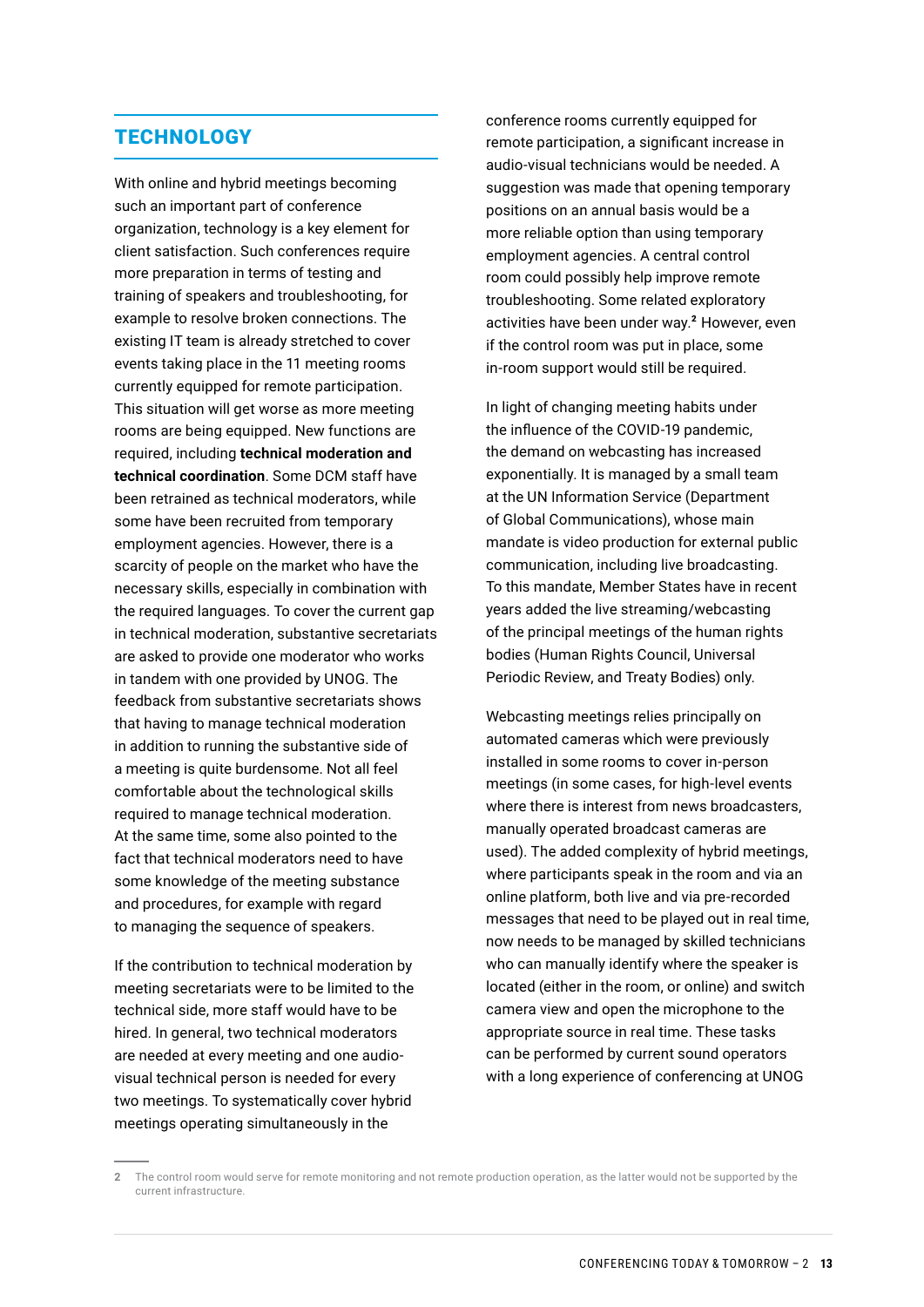and strong adaption skills to learn the new aspects that have to be covered or new staff with a technical audio-visual or IT background.

Some of the needs of broadcasting/webcasting at the scale that is now demanded have not been factored into the SHP renovations, and the UNTV team within the UN Information Service is working with SHP to adjust the planning. This will require adaptability on the part of the SHP. Equipping all rooms with modern cameras for webcasting is one crucial response to the circumstances, as is appropriate cabling that allows for signal transmission to be managed both in point-to-point mode (from conference room to studio to webcast, in standard professional broadcast modality), as well as over the IP network. More complex operations at times conflict with the size of production rooms. Alternative solutions may include the use of remote or mobile production booths.

As conference organizers increasingly envisage events that are similar to live television events (hosted, with timed and staged elements, with professional lighting requirements, etc.) related skills may have to be built up to cover the additional demand for this new type of conferencing. This may require hiring additional staff or freelance personnel who can advise on scripting and planning events and training technical moderators regarding the needs of video transmission and webcasting. As more video messages are being integrated into the conference programme, Member States and other meeting contributors should receive guidelines (and potentially additional advice and training where needed) regarding the quality and formats of their submissions. In addition, skills in broadcast engineering (in addition to TV production) are becoming more important and should be built up within the organization, following the example of UN Headquarters in New York where both functions co-exist, ensuring a professional outcome. In conjunction with building up broadcasting capacity to support business continuity in the short and medium term, the gradual migration to signal transmission via IP must be explored

and developed. Operating conference rooms simultaneously will require in-depth IP network expertise and a general reflection on the systems installed and the necessary workflows.

Among the other issues that were raised with regard to technology were the following:

- > The need to continue equipping meeting rooms for remote participation, especially smaller ones to accommodate only a few conference organizers
- > The need to improve equipment and setups for remote meetings, including the quality of connections (incl. Wi-Fi stability), cameras, software and platforms
- > The need to upgrade equipment set-ups for in-person meetings, e. g. software updates on PCs in meeting rooms, better screens, more reliable printers and microphones
- > Selecting user-friendly platforms (Zoom was generally considered as more intuitive and better to include participants from low connectivity settings than Interprefy)
- > Protocols for conducting online meetings should be in place and clearly communicated to meeting organizers and participants (i. e. on logging on to meetings early, advance technical checks and the use of appropriate equipment)
- > The need to have IT support more readily available to conference organizers and participants (e. g. through a help desk or hotline)
- > Meeting organizers would like to receive meeting links earlier, to have enough time to prepare their information packages for meeting participants in several languages
- > The need to have functioning online voting systems available with solutions for virtual and hybrid meetings
- > The need to be able to show a timer to both in-room and online participants indicating the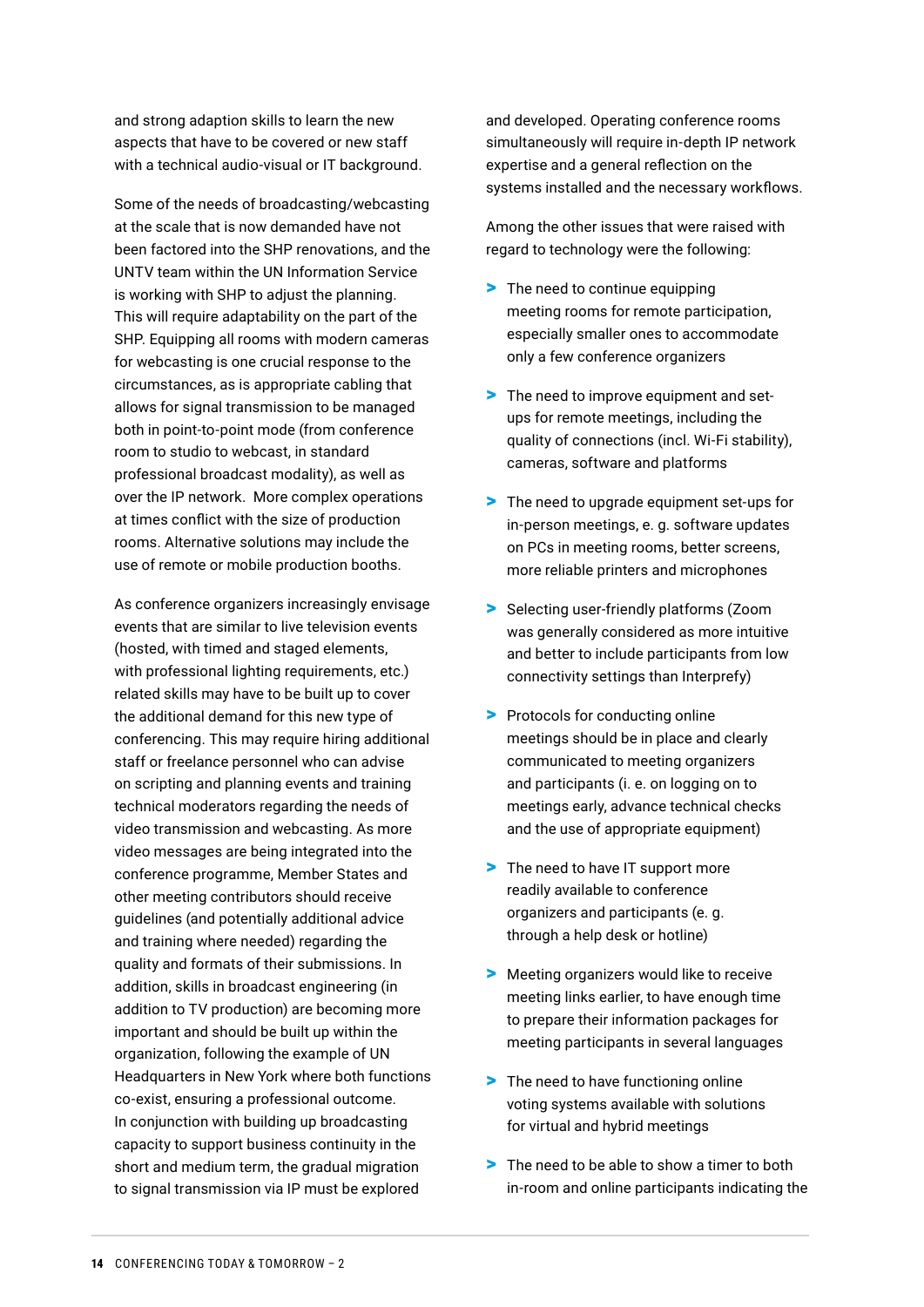speaking time as it elapses to keep with in prescribed time limits (the technical solutions exists, as the technical experts confirm; this information may have to be communicated to clients more visibly, e. g. on the website)

> Addressing security and privacy concerns.

#### CONFERENCE INFRASTRUCTURE

In the survey, both conference participants and organizers had an overall impression of the conference infrastructure that was slightly above average (3.57 on a 1-5 scale).

22. With 5 being excellent, and one being very poor, how would you rate the conference infrastructure at the Palais des Nations?

97



Conference organizers praised the newly renovated conference rooms. Member States were particularly concerned about the **lack of available meeting rooms** and a perceived lack of transparency about how rooms were being allocated. The reduced availability of rooms is mainly related to the renovations under the Strategic Heritage Plan (SHP), while the meeting room capacity is constrained by COVID restrictions. One Member State suggested that priority should be given to sensitive negotiations which required in-person meetings when attributing meeting rooms. Others urged that UNOG proposed meeting rooms outside the usual premises, through collaborations with the Centre International de Conférences Genève (CICG) or other venues.

Another set of feedback concerned the **entry and navigation of the premises**. In spite of the reduced number of meeting participants, there were sometimes considerable queues at Pregny

Gate, according to some responses. For the Department of Safety and Security, managing queues is a priority, not only in the interest of client satisfaction, but also to reduce the risk of spreading COVID in crowds. Capacities have been increased at Pregny Gate (e. g. opening a third lane) and work is foreseen to make the waiting area more comfortable and to provide more covered spaces, so visitors will not be left out in the rain when waiting. A new public access will be created at the Nations Gate. Opening up access at Place des Nations might create a new need for parking spaces for bicycles, as visitors cannot bring them onto the premises.

Difficulties in orientation around the premises were especially encountered outside the building, most often in finding the Tempus Building, which is not signposted, but also in finding the way to the H-Building and the E-Building. Inside the building, some users who were not able to read Roman numbers were unable to find conference rooms. One suggestion was to use extremely large Arabic numbers as is sometimes done in cinemas to make it easier to find conference rooms. Some of the numbering is also confusing, like room 4 and room S4 which can be easily confused or the fact that door S1 is in building S2 and door S2 in building S1. Several clients reported difficulties in finding the medical service and the breastfeeding room. The **medical service**, however, does not currently cater for walk-in conference participants. They are sometimes involved in emergencies (usually it is advised to call 112) and if a person tests positive for COVID in which case the medical service makes contact with the *Medecin Cantonal* and assists with contact tracing. The nurses can always be contacted for advice at 022 917 28 07. The **breastfeeding** room can only be opened with an especially encoded magnetic badge which is currently not given to conference participants. Meeting participants can ask Security through the control centre (022 917 29 00) to open the room for them remotely, but they are most likely not aware of this possibility. During the first half of 2022 it is foreseen to extend the magnetic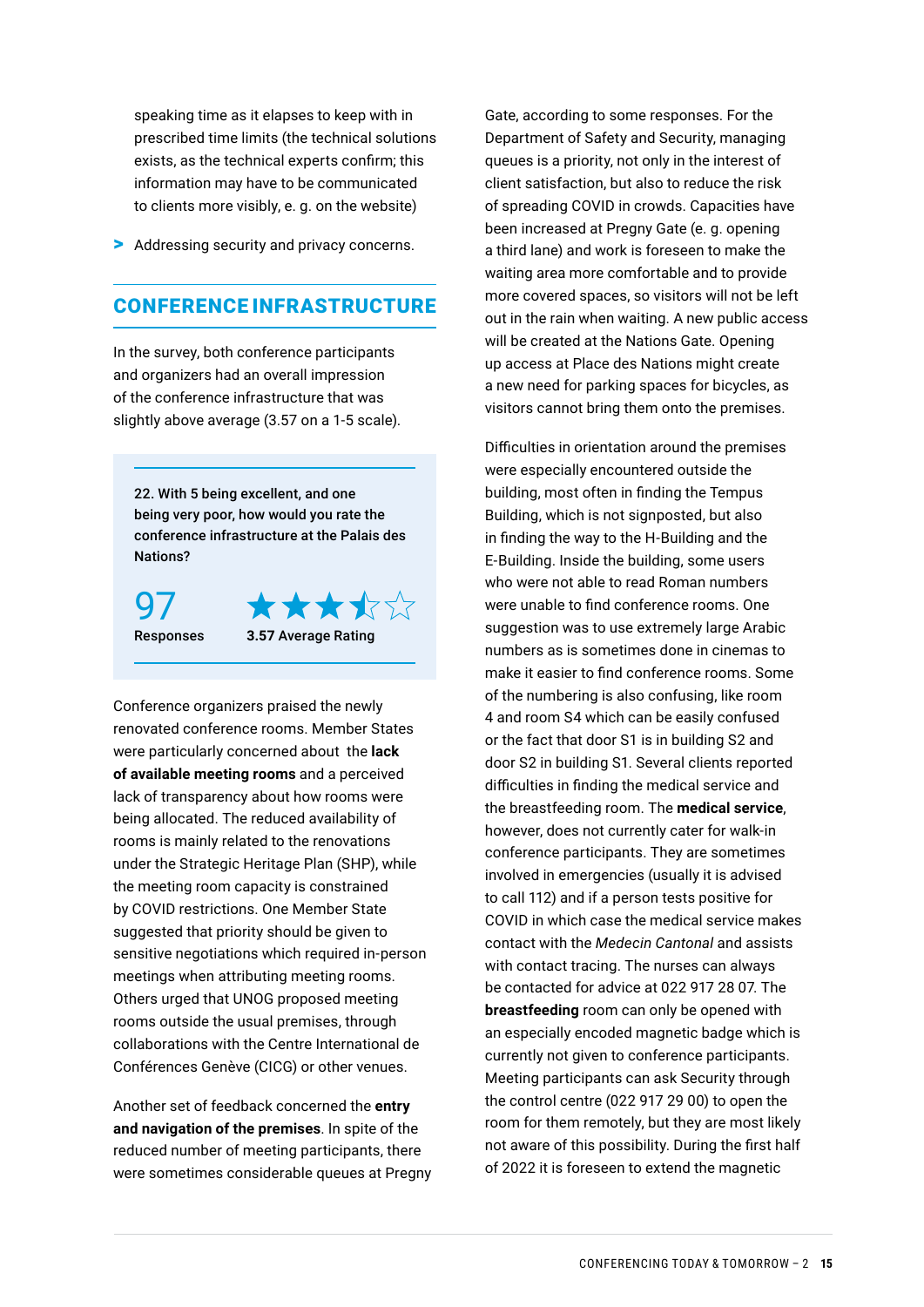badges to conference participants which would facilitate their access to the conference buildings and to the breastfeeding room, if needed. To help conference participants prepare their visit, it would be useful to make information on the responsibilities of the medical service and on accessing the breastfeeding room easily available on the website.

Some users remarked that the **walking distances** to reach meeting rooms represent serious obstacles for meeting participants with reduced mobility or for those who had to transport heavy material. They suggested that it might be useful to have an electric transport service available for those in need (similar to the service offered at airports).

Regarding the **room layout**, some expressed the need to have rooms that can be adaptable to their needs, allowing for more interactive or informal settings.

#### **SERVICES**

Users rated conference services at the Palais des Nations at 3.67 on average (on a 1-5 scale).

24. With 5 being excellent, and one being very poor, how would you rate the conference services provided at the Palais des Nations?

97



Positive feedback was provided on a number of services, including the quality of interpretation, translation and summary records. Users commented that generally UNOG staff was professional and friendly, but that the level varied (respondents did not provide specifics). The need of a **single point of contact,** that would coordinate all conference service requests, rather than the

current approach where clients had to contact different departments themselves to obtain various services, was raised at least ten times explicitly and many times more implicitly.

Respondents felt there needed to be more transparency about lines of authority and responsibilities for different aspects of conferences. A number of substantive secretariats felt that they had to take on more responsibilities in organizing conferences than previously. Some said they wished for greater flexibility to accommodate specific needs related to an event. Others said that service providers at UNOG and meeting secretariats should develop a joint culture of client orientation toward meeting participants.

Delays, caused by the reduction in meeting room capacity due to SHP and COVID restrictions, in receiving **confirmations for meeting rooms** until a week prior to the meeting were a source of frustration.

9. Did the reduction from 3 hours to 2 hours for meetings with interpretation of remote participants impact your ability to deliver your programme of work?



The reduction of the length of meetings with **interpretation** in case of more than 30 minutes of remote participation from 3 to 2 hours was deemed to have an impact on the delivery of the programme of work by 79% of respondents. While many clients showed understanding for the difficulties faced by interpreters and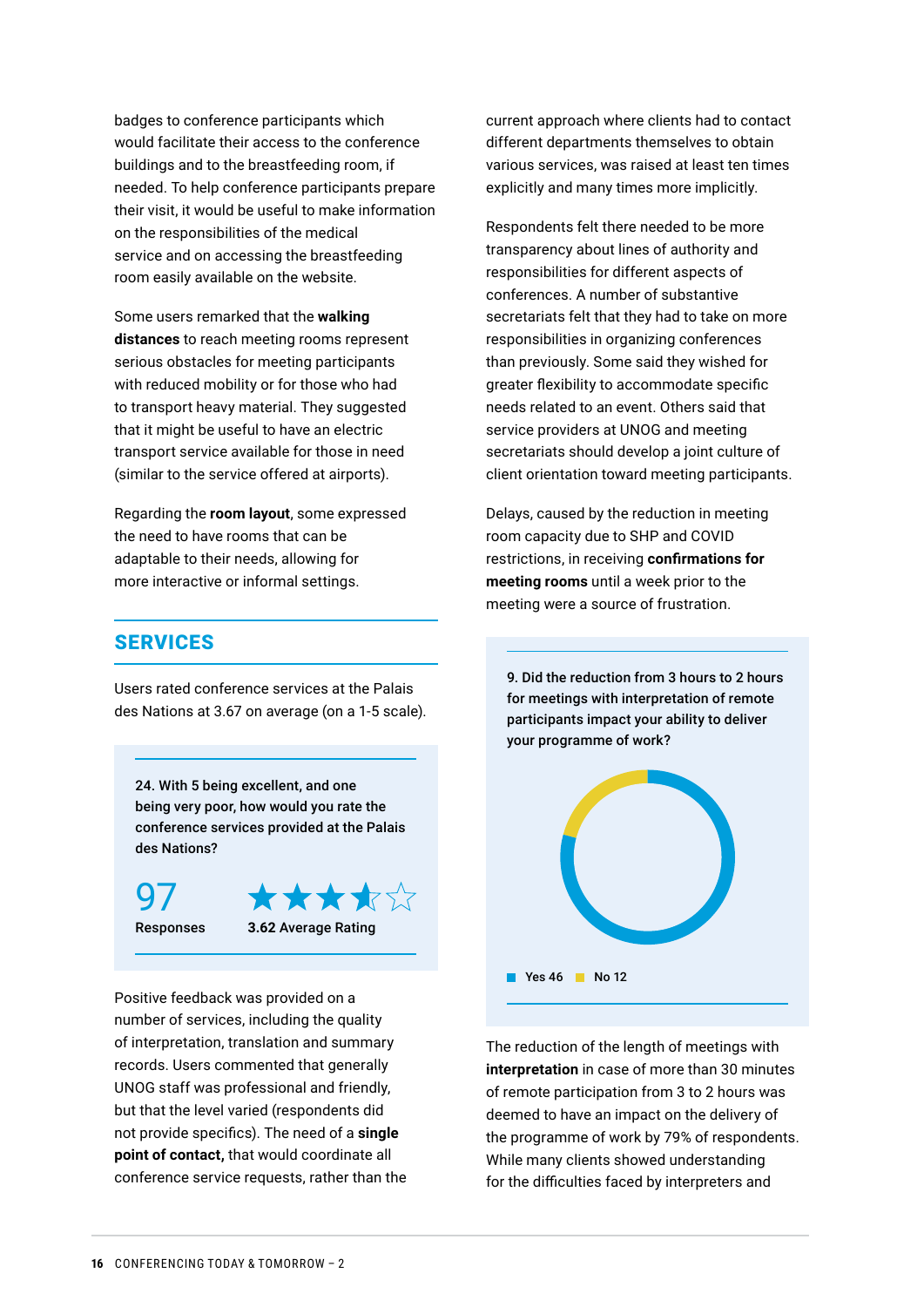commended them for their efforts under COVID, some suggested there could be more flexible arrangements, such as three 2-hour slots instead of two 3-hour slots. Others urged that UNOG intensified its search for available interpreters to reinforce the existing teams.

Some clients expressed concern about the cleaning of rooms and temporary offices during the pandemic.

#### REGISTRATION

Registration with Indico.UN seems to work well for in-person events. Some suggested that large events with several sub-sessions should offer a simplified application process to avoid having to go through the full procedure for every single session. Clients with badges to the Palais des Nations expressed concern about the additional administrative burden of having to now register through Indico.UN for every event they wished to attend. This applies especially to those attending conferences frequently. One suggestion was to scan badges at the entrance of the meeting room for COVID-tracing purposes.

Conference organizers also suggested a need to streamline registration processes for virtual and hybrid events. For the latter, registering through Indico.UN with the requirement to upload a passport and photo seemed rather burdensome for a mere online participation in an event. There was also the need to eliminate multiple registration requirements, e. g. through Indico.UN and for the online environment.

#### **DOCUMENTATION**

Most respondents supported the move to online rather than paper-based systems for documents. Some were concerned that documentation was sometimes hard to find as it was spread over various places. Similarly, there was sometimes confusion over how to share documents with interpreters. Overall, there was a desire for a more consolidated, user-friendly system.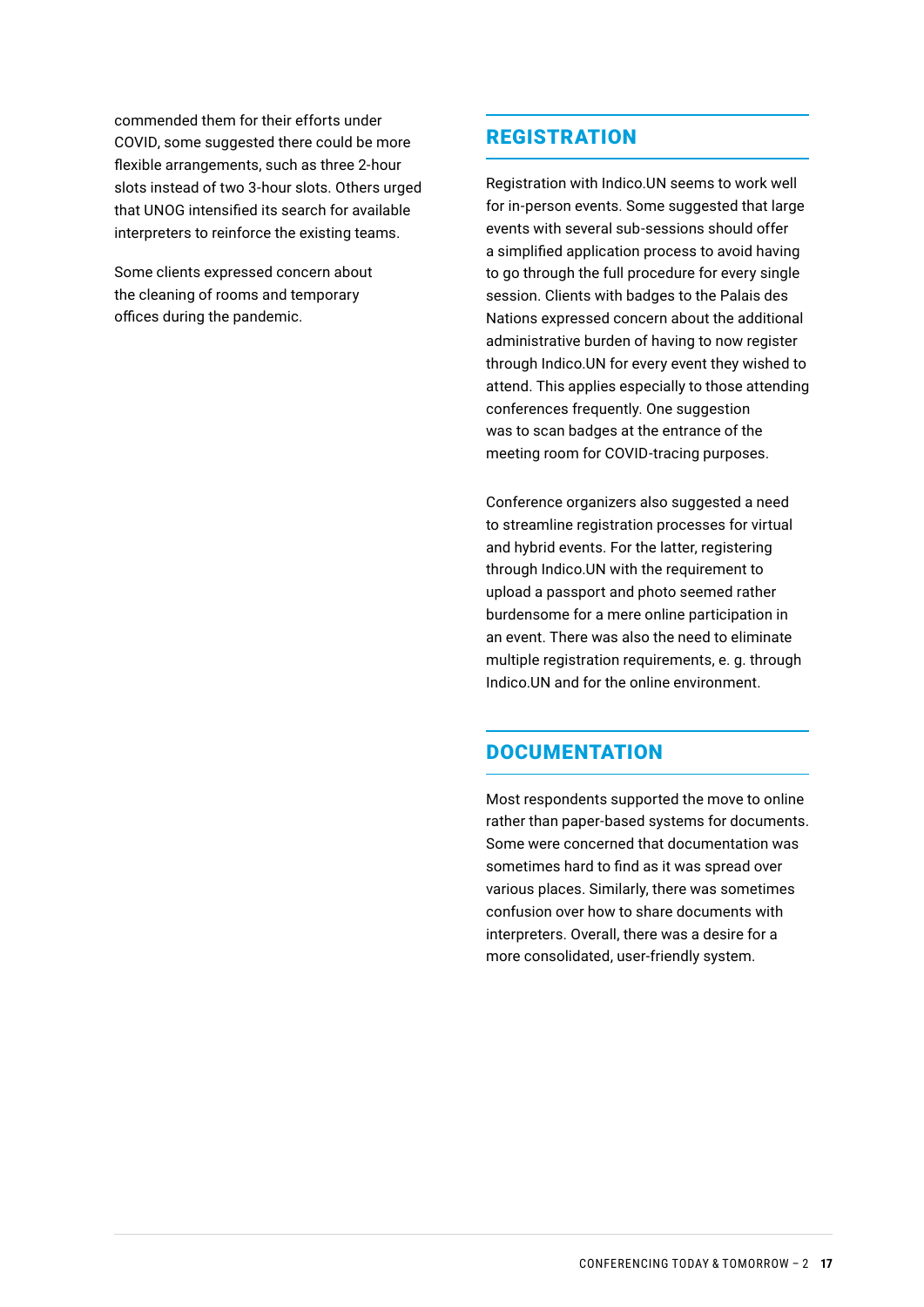### COMMUNICATION AND TRAINING

While some clients appreciate how information is shared on the website, through email and other sources, others asked to improve communication. They would prefer receiving information earlier and would like to see consultations with the most important clients before decisions are taken that concern service provision (this point was made by clients in particular with regard to the reduction of the length of multilingual meetings to two hours in case of more than 30 minutes of remote participation). Some observed that important information could be overlooked if sent via email and that new colleagues had no access to communication sent prior to their arrival. They would therefore like to see all important information concerning conference organization compiled in one place, for example on the **website**. This should include information regarding:

- > Event planning (including procedures and contact persons)
- > Meeting rooms equipped for remote participation
- > The availability of meeting rooms, in particular in view of the expected further reduction of the number of available meeting rooms in connection with the SHP
- > Policies regarding the assignment of meeting rooms
- > Access to the Wi-Fi network and information about the security level of the open network for sensitive negotiations
- > COVID measures in place.

In addition, the website could provide **tutorials** about how to register through Indico.UN, how to log into and use meeting platforms, which equipment and set-up to use (e. g. speakers,

headphones, cameras and light), how to access and prepare documents. Such tutorials could also be used for communication on social media. Some clients would like to be able to call a **hotline** to speak to knowledgeable colleagues about their specific meeting-related questions. Several delegates indicated that more training on technology would be useful.

#### THE INTERNATIONAL GENEVA CONTEXT

While the research focused on the provision of conference services within UNOG, exchanges with departments organizing conferences across Geneva brought to light some considerations concerning the broader Geneva context. Notably, users suggested that the adoption of a common approach across agencies, e. g. use of the same platform, would facilitate participation in meetings and avoid having to learn about different platforms. Joint procurement across agencies could also allow for savings.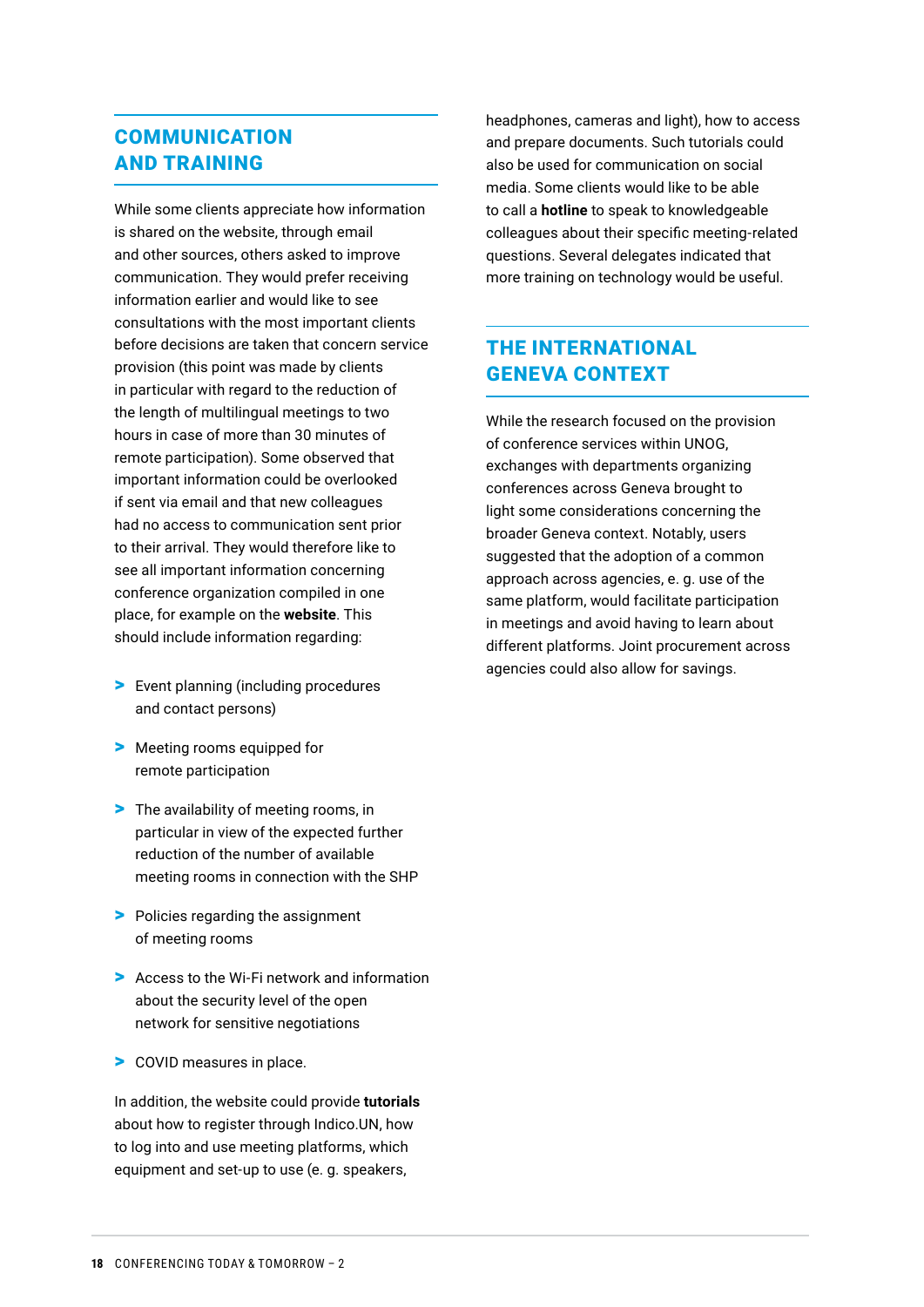# <span id="page-19-0"></span>**V. Focus Areas and Proposals**

Through analysis of the broad array of feedback provided, high priority challenges on which UNOG should focus are categorized into the following themes:

#### 1. MEETING INFRASTRUCTURE

A substantial number of clients and Member States expressed their desire to have the possibility of remote participation on an ongoing basis. Clients expect meeting services to be able to switch between in-person, online and hybrid formats, even on a short notice, if needed. Being a hub for modern conferencing will therefore require UNOG to continue its efforts to ensure that all its conference rooms are suitably equipped. This will be particularly important in the context of the renovation of the meeting rooms in Building E. There will also be a bigger demand for smaller meeting rooms from where teams can run online meetings.

Additionally, it is clear that Secretariat staff who are participating in meetings remotely must have the right equipment. UNOG needs to ensure it leads by example in this area to encourage Member States to follow the guidance on remote participation that ensures the best sound quality for interpretation.

As online and hybrid meeting organization is more complex, secretariats may have to pay higher or additional fees if they want to use that service. These additional costs may be offset by savings for travel costs where

they are covered by the meeting secretariat. However, out of 58 respondents, only 3 expected budget savings in 2022, which they could repurpose to help cover the additional costs of conferencing with remote participation.

Finally, in conjunction with upgrades to the meeting infrastructure, UNOG built its staff capacities in technical moderation to relieve the burden on meeting secretariats. The latter may be requested to pay an additional fee. Substantive secretariats will have to stay involved in technical moderation to contribute their expertise on procedural matters.

## 2. NEED FOR BETTER INTEGRATION OF TECHNICAL SERVICES FOR CONFERENCE SERVICES

A consistent message, particularly from substantive secretariat clients, was on the need for better integration of the technical services that support conference services. Clients were frustrated with having to contact a range of different people to resolve technical issues, with them often not knowing who exactly they needed to speak to.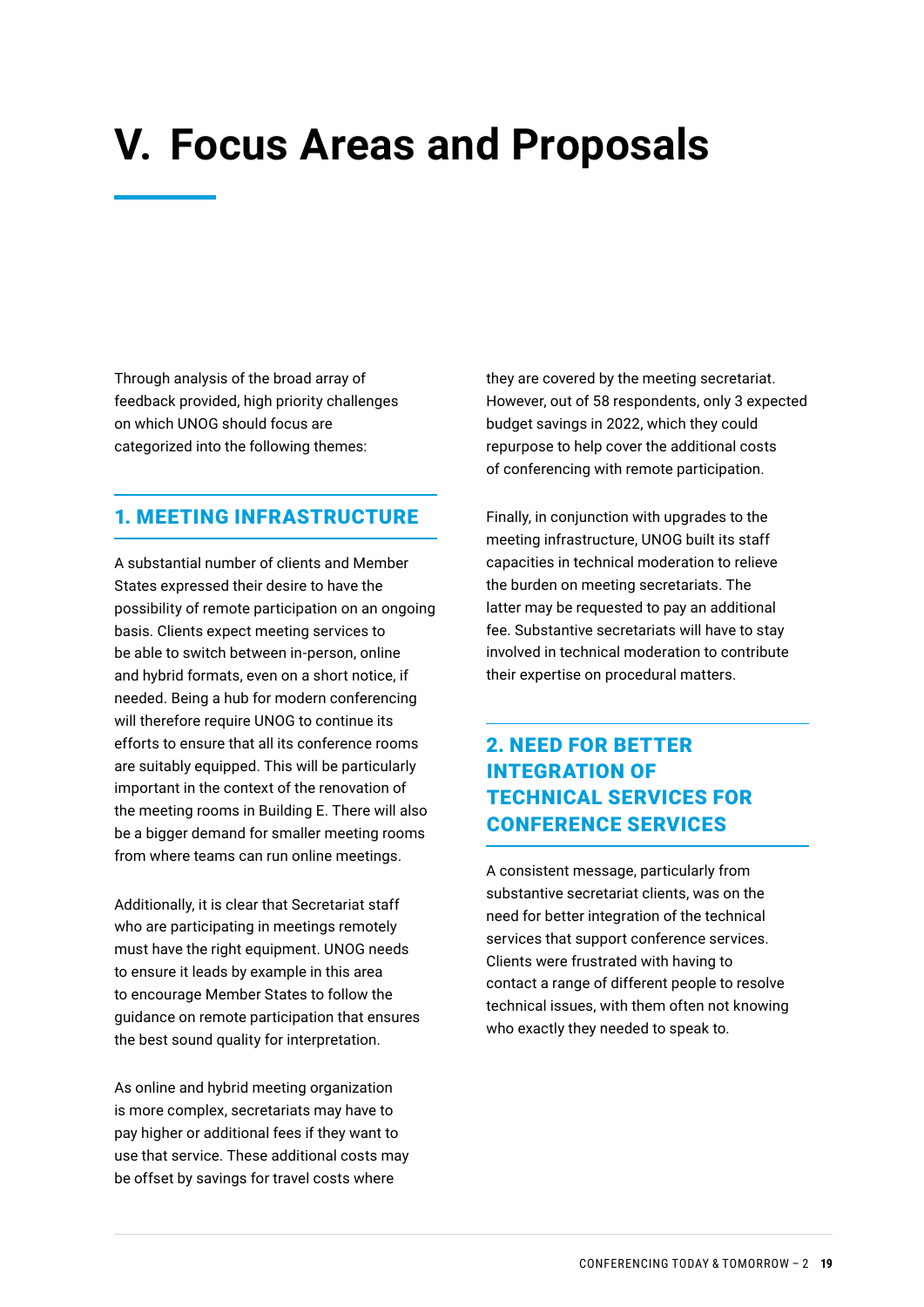### 3. IMPROVED COMMUNICATION AND A SINGLE POINT OF ENTRY

Both Member States and substantive secretariat staff called for better communication from UNOG. All information concerning conference organization should be compiled in one place and reliably up to date on the website. This could include tutorials about key issues of common concern. More regular information meetings with updates on the latest developments would be appreciated by both, meeting secretariats and Member States. With the impending scarcity of rooms due to the progressing SHP renovations, it would be useful to plan a communication campaign so clients feel well informed and can prepare for alternatives, if needed. Collaboration under the umbrella of the International Geneve Task Force (IGTF) may help to alleviate some of the room scarcity through collaboration and space sharing. In addition, there are broader points about client focus and how to streamline the client experience in terms of how they interact with UNOG for conferencing that need further consideration. With events becoming more diverse and complex to manage, the wish to have one entry point for conference management is being reiterated by clients.

### 4. RUNNING REMOTE MEETINGS - DECONSTRUCTING THE AGENDA

Substantive secretariats, and Member States provided feedback that better structured and planned remote meetings might be more effective. Consideration should be given to how UNOG can better support meeting organizers, e. g. by providing training and advice, to help structure and run effective meetings with remote participation, using the "smart mix" of available formats that is most suitable for the meeting purpose. The required additional preparatory work has to be factored into the planning process.

#### 5. DOCUMENT ACCESS

All aspects related to documents should be streamlined and handled through the same platform. This should include intuitive guidance on how to send presentations to interpreters and those in charge of producing summary records. Documents should be managed in a way that further minimizes the use of printed copies.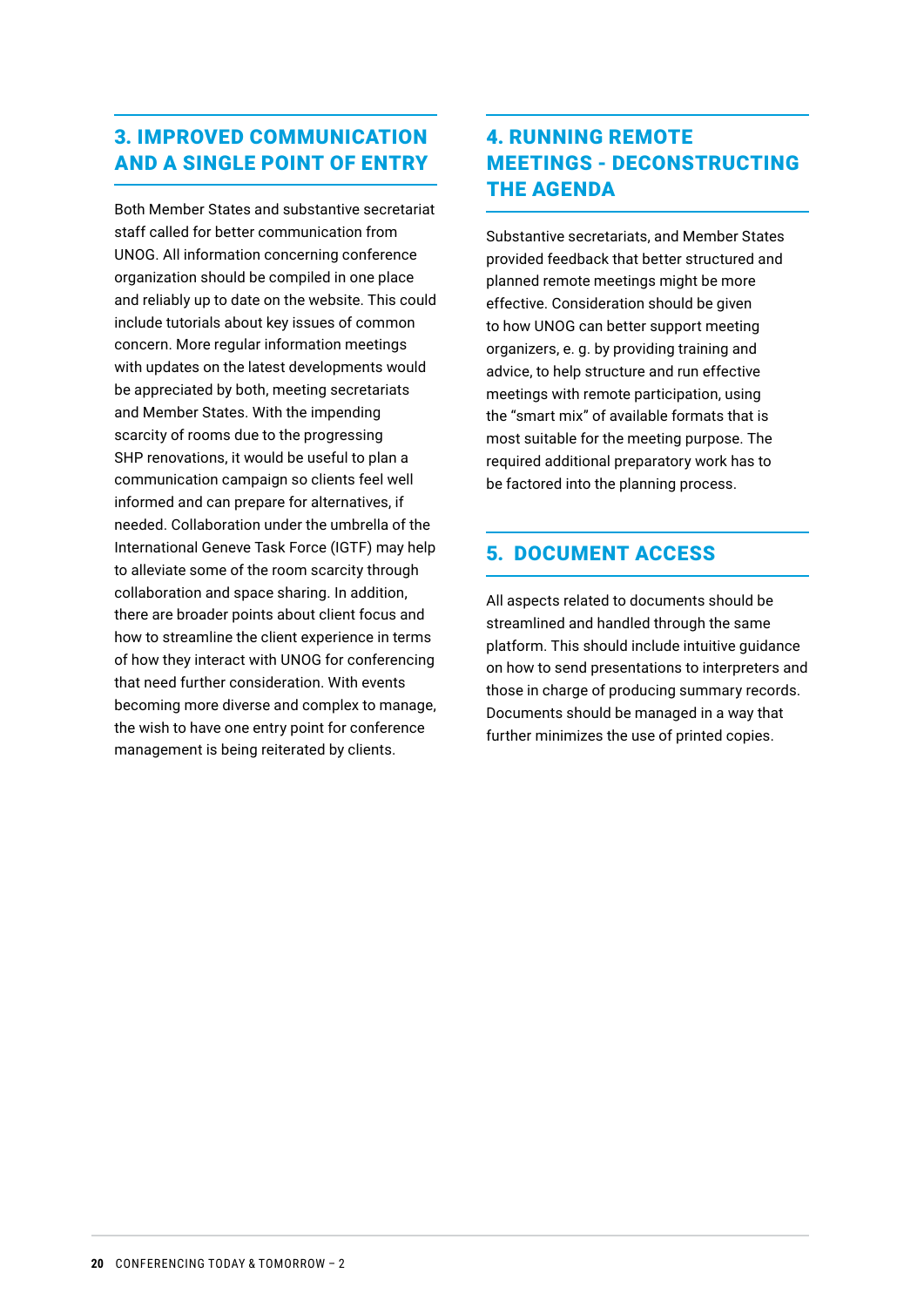#### 6. MANDATES AND BUDGET

To ensure that client expectations regarding meeting formats can be met beyond business continuity measures, Member States will have to ensure that rules and regulations governing meeting organization will be adjusted to the new reality and adequate funding is made available.

A number of additional suggestions emanating from feedback received during the CTT-2 research could be considered to further improve the client experience:

- **7.** Apply highest efforts to minimize technical problems and provide easy access to technical assistance for organizers and participants during meetings (e. g. through a hotline or with a centrally managed control room).
- **8.** Continue investigating solutions to offer multilingual meetings with unlimited remote participation of the same length as in-person meetings.
- **9.** Evaluate in more detail experiences with the voting software e-deleGATE used at meetings of the Human Rights Council. Provide reliable voting software to all clients who may need it, making transparent the terms of use and relevant information about how data privacy is ensured.
- **10.** Provide technical solutions to allow for networking.
- **11.** Further improve managing queues at Pregny Gate to keep waiting time reasonable.
- **12.** Improve signposting outside the building, especially to new structures such as Tempus and the H-Building, the medical service and to the breastfeeding room (providing advance information on how to access the latter).
- **13.** Develop (i. e. finalize ongoing activities) an interactive map, e. g. as an app, to help conference users navigate the premises. Explore offering touch screen directories at central points, such as Door 40. Any advice on navigation should also provide directions to visitors with special needs, such as wheelchair users.
- **14.** Explore offering driving services around the premises for delegates with reduced mobility and or heavy meeting material.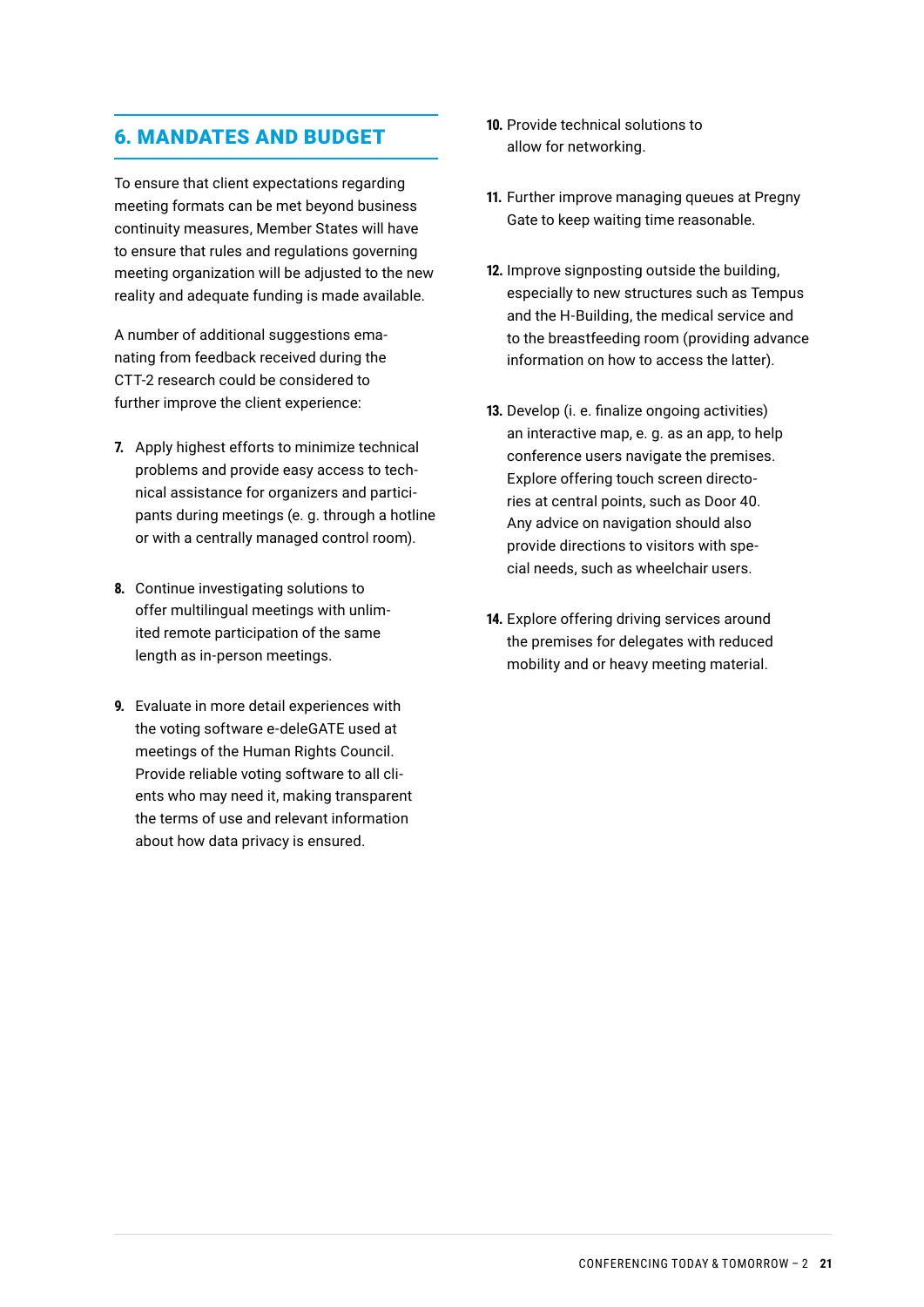## <span id="page-22-0"></span>**VI.The Way Forward**

To take forward the issues identified in the focus areas and to help address the feedback that has been received, the following activities are proposed:

### 1. PRESENTATIONS AND DISCUSSIONS: CTT-2 RESULTS AND WAY FORWARD

*Target group: DCM senior management* and potential project owners, UNOG senior management, Member States, selected collaborators

*Date:* Q1 2022

**Speakers:** Kira Kruglikova, Jonathan Morgan, Viviane Brunne

Results of the CTT-2 research will be presented to different target audiences, followed by discussions on the best way forward. This will help to refine the ideas proposed in this report, identify preferred practical solutions and garner support for concrete action. Discussions will be followed by an exercise to prioritize suggested activities.

#### 2. CONFERENCING BOOTCAMP

*Target group:* DCM internal

*Date:* Q2 2022

*Duration:* 1 week

To take selected project ideas and activities forward, responding to the findings of the CTT-2 research, potential project owners may participate in a bootcamp, providing them with coaching and advice to develop their ideas further into project proposals that can be implemented.

### 3. WORKSHOP SERIES: HOW TO GET TO A SINGLE POINT OF ENTRY?

*Target group:* DCM, Division of Administration, with other related services (e. g. security, catering, Library & Archives, etc.)

*Date:* Starting in Q1 2022

*Speakers:* CTT-2 team, presenters about existing single point of entry solutions that may serve as models

Clients sent a strong message that they wish for an improved single point of entry approach for their interaction with conference service providers. CTT-2 research results will be translated into use cases and inspiration will be drawn from existing models, as a starting point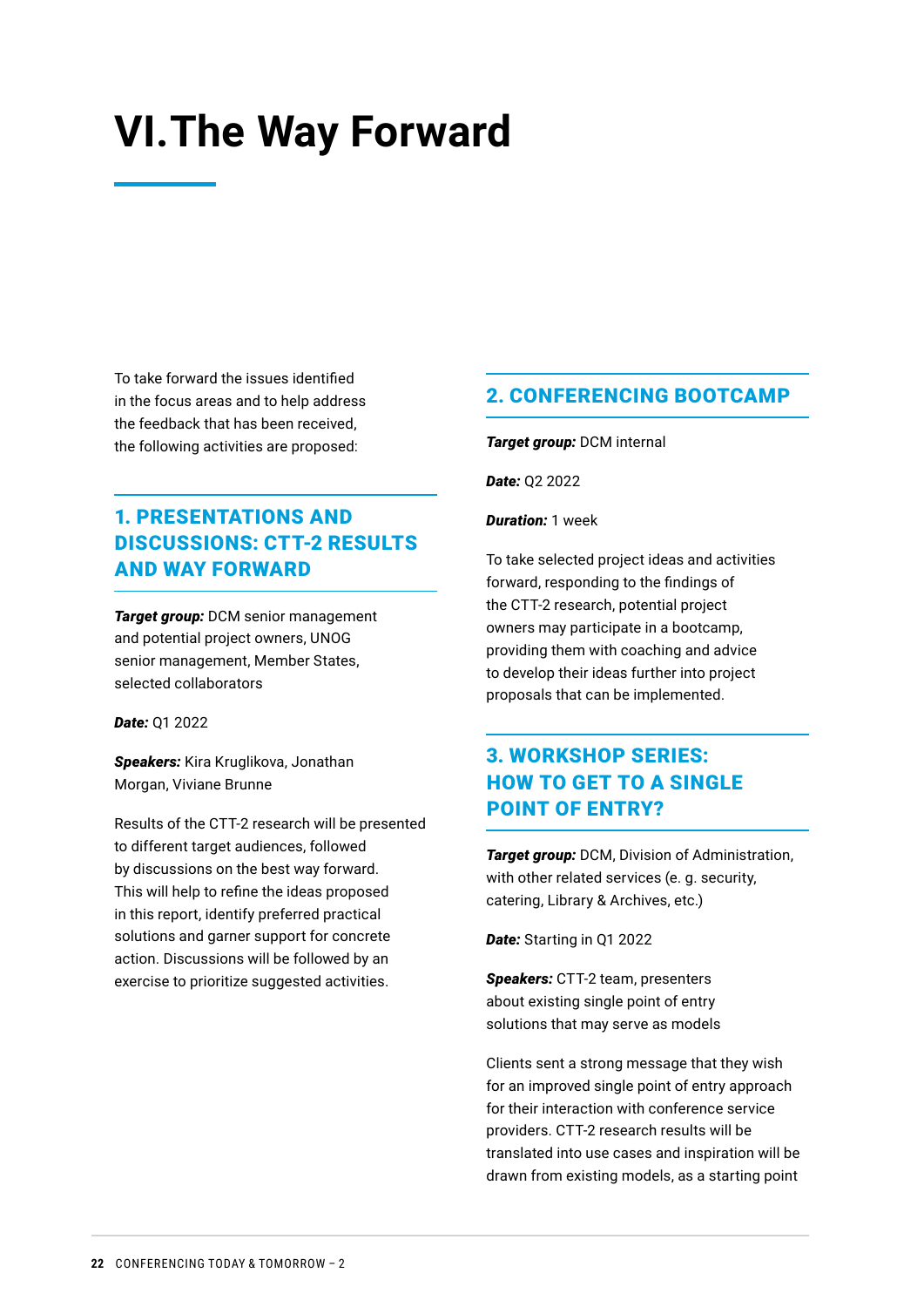for designing an adapted solution for the UNOG context. Participants will be challenged to apply their creative problem-solving skills. Solutions will be tested and further developed with clients.

#### 4. COMMUNICATION CAMPAIGN

A number of issues brought forward by clients could be addressed through communication activities. This should include a concentrated effort to revisit information provided on the **website**, ensuring that all relevant information regarding conferencing under COVID-19 conditions is compiled there. Mechanisms need to be put in place and responsibilities assigned to ensure that key information is regularly updated. Tutorials on key issues could be made available. Communication efforts need to ensure pro-active information to clients about **SHP renovations**. All communication should be inspired by a single point of entry approach.

#### 5. CLIENT ENGAGEMENT **WORKSHOPS**

#### *Target group:* DCM, clients

*Date:* Q2 2022 (annual exercise)

As an annual exercise, representatives of key clients should be invited to interactive workshops with DCM staff, to discuss user experiences related to conferencing and, using design thinking methodologies, to develop improvements. These workshops may focus on specific aspects of conference service provision and could be organized separately with different clients. The sessions may be enriched by inspirational talks by colleagues representing other UN client services, to learn about their ongoing journey to excellence.

### 6. A FUTURE THINKING WORKSHOP ON THE FUTURE OF MEETING ORGANIZATION

*Target group:* Selected participants, from DCM, IT, Commons (potential to expand to IGTF group)

*Date:* Q3-Q4 2022

*Resources:* External facilitator

Previous workshops were directed to driving implementation of the recommendations of the CTT-2 report. This future thinking workshop projects further into the future, thinking ahead as to how conferencing may evolve in the medium and long-term. What measures should be taken now to be futureready with conference organization in Geneva? This activity responds to the feedback from clients that UNOG should be more pro-active about crises preparation and invest more to keep abreast of technological developments.

#### 7. CONTINUATION OF THE DCM-COMMONS EVENT SERIES

The way conferencing is done is likely to continue to evolve and the possibility to learn from other upcoming largescale events is of interest to UNOG and conference organizers in Geneva alike.

Debriefs at the Commons could include the following upcoming conferences:

- > World Economic Forum, Davos (if and when happening in-person/hybrid)
- > G7 (under German Presidency), G20 (30-31 October 2022, Bali, Indonesia)
- > The 75th World Health Assembly (22-28 May 2022)
- > The 110th session of the International Labour Conference, 2022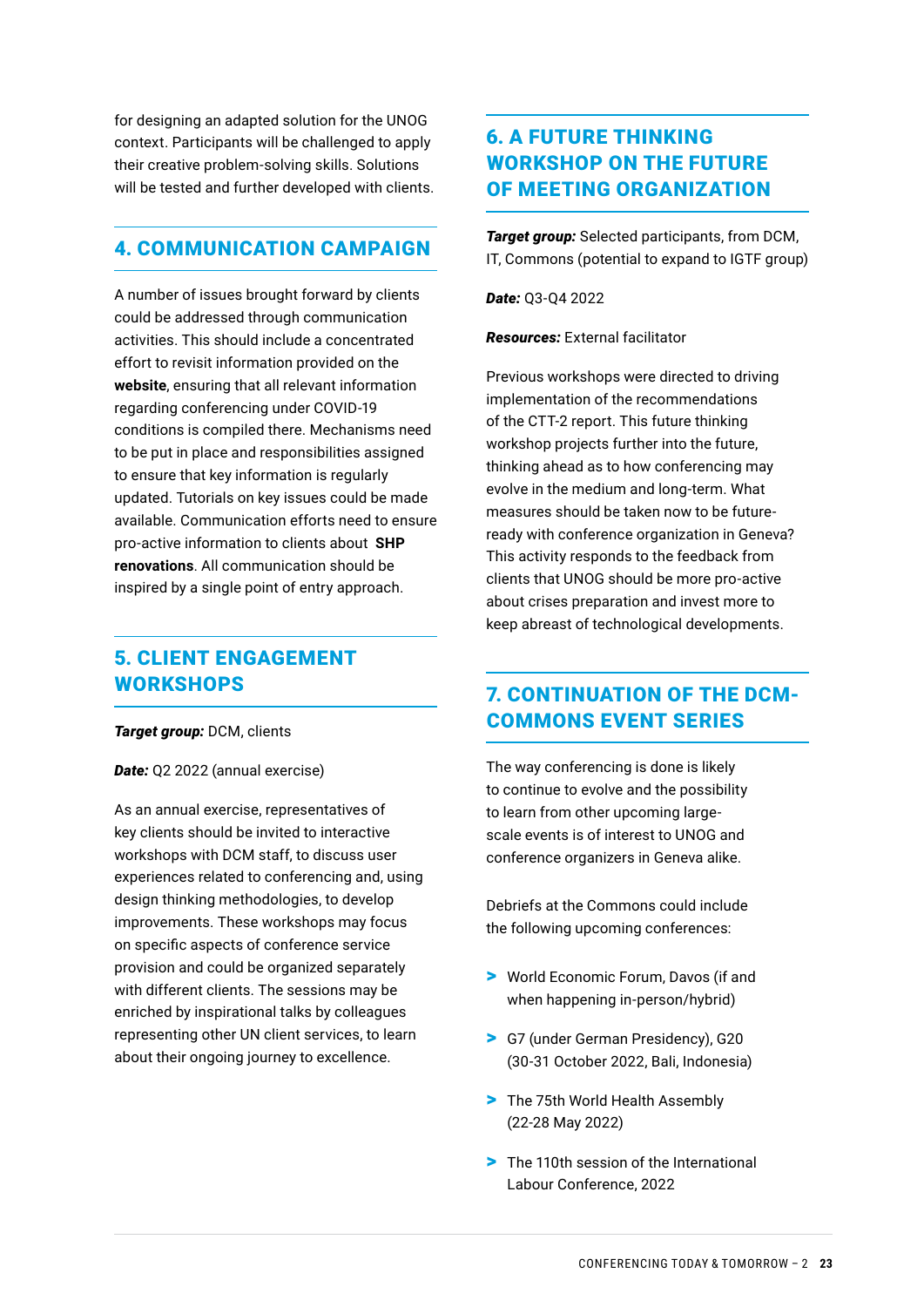- > The Human Rights Council
- > ITU/AI for Good
- > EU events
- > HQ events: GA, Security Council, HLPF
- > Vienna or Nairobi events
- > International AIDS Conference, 29 Juli-2 August 2022, Montréal, Canada, and virtual (organized by the Genevabased International AIDS-Society)

*Resources:* 2 event managers and 1 multi-media officer at the Commons.

#### 8. COORDINATION MECHANISMS

Several coordination mechanisms are suggested to ensure more seamless service provision:

- **a) Working group on the integration of technical services for conferences within UNOG** The working group will meet regularly to develop a seamless approach to offering technical services for conferences, addressing, inter alia, the question of the reporting line for Audio-Visual support.
- *Stakeholders:* : Information and Communication Technology Service (ICTS), Facilities Management Section (FMS), and Meetings Management Service (MMS).

#### **b) SHP coordination**

Relevant entities should accompany and actively manage the impact of SHP renovations on conference delivery.

*Target group: MMS, Interpretation,* Audio-Visual team, ICTS, UNIS and key clients from substantive secretariats.

#### **c) International Geneva Task Force (IGTF)**

IGTF meetings should be held at regular intervals to ensure improved coordination with other Geneva-based entities. The IGTF could evolve into a community of practice for conference organizers, providing a forum to discuss day-to-day issues among peers.

#### **c) Coordination with substantive secretariats**

UNOG may wish to formalize its high-level engagement with the substantive secretariats by hosting a quarterly Director-level meeting to update on matters affecting conferencing. This could include SHP updates, as well as outcomes of budget discussions, and technical support issues.

#### **d) UN Secretariat coordination on conferencing**

Cross-Secretariat quarterly meetings could help to understand the state of play in other locations and serve as a forum to exchange best practices. Initially, they could include the four duty stations linked to the United Nations Department for General Assembly and Conference Management (DGACM) and later be expanded to Regional Commissions.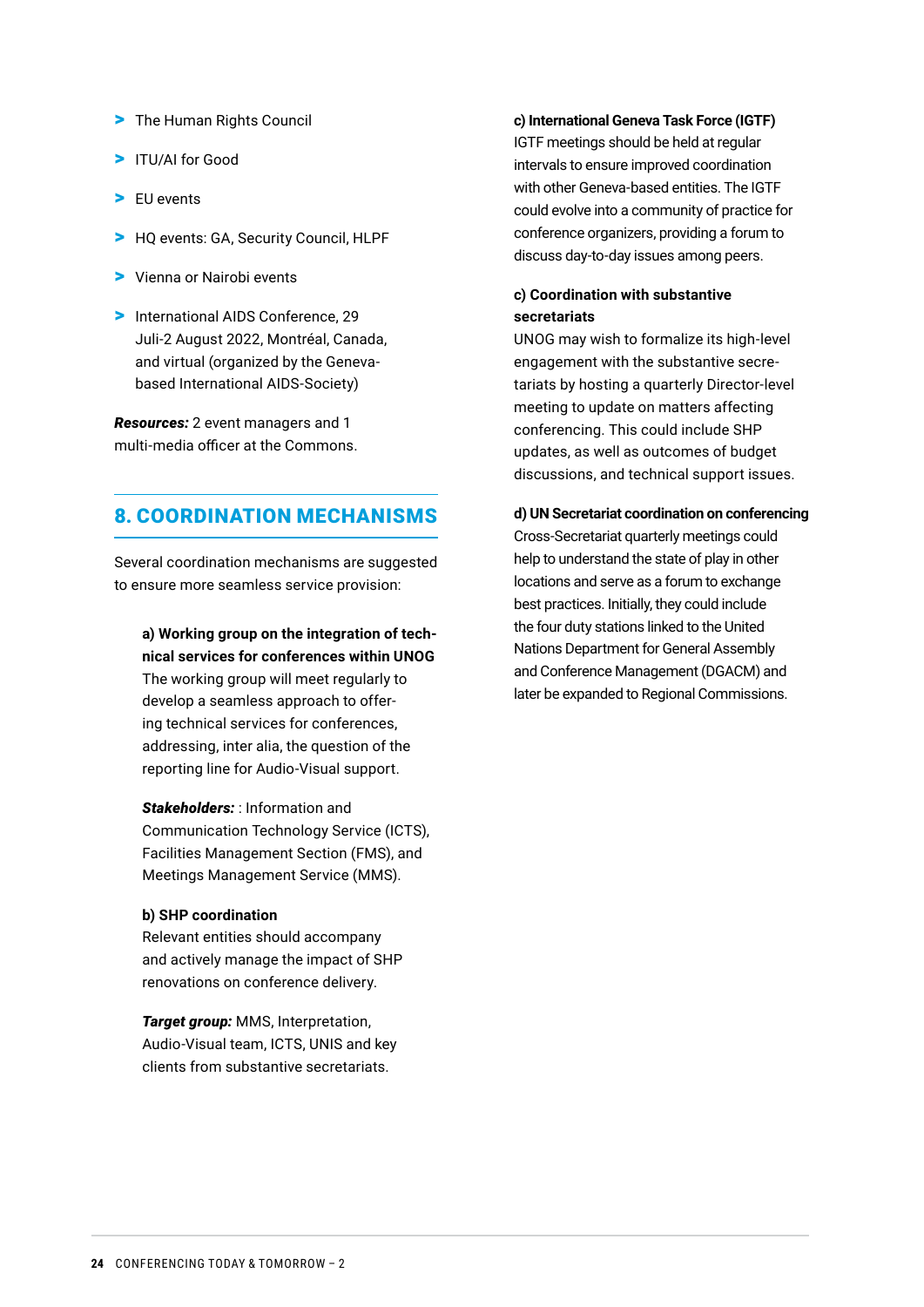# **VII. Acknowledgements**

The CTT-2 team at the Division of Conference Management would like to acknowledge and thank all participants in the surveys, interviews and focus group discussions. A full list of participants in interviews and focus group discussions can be found in the Annex..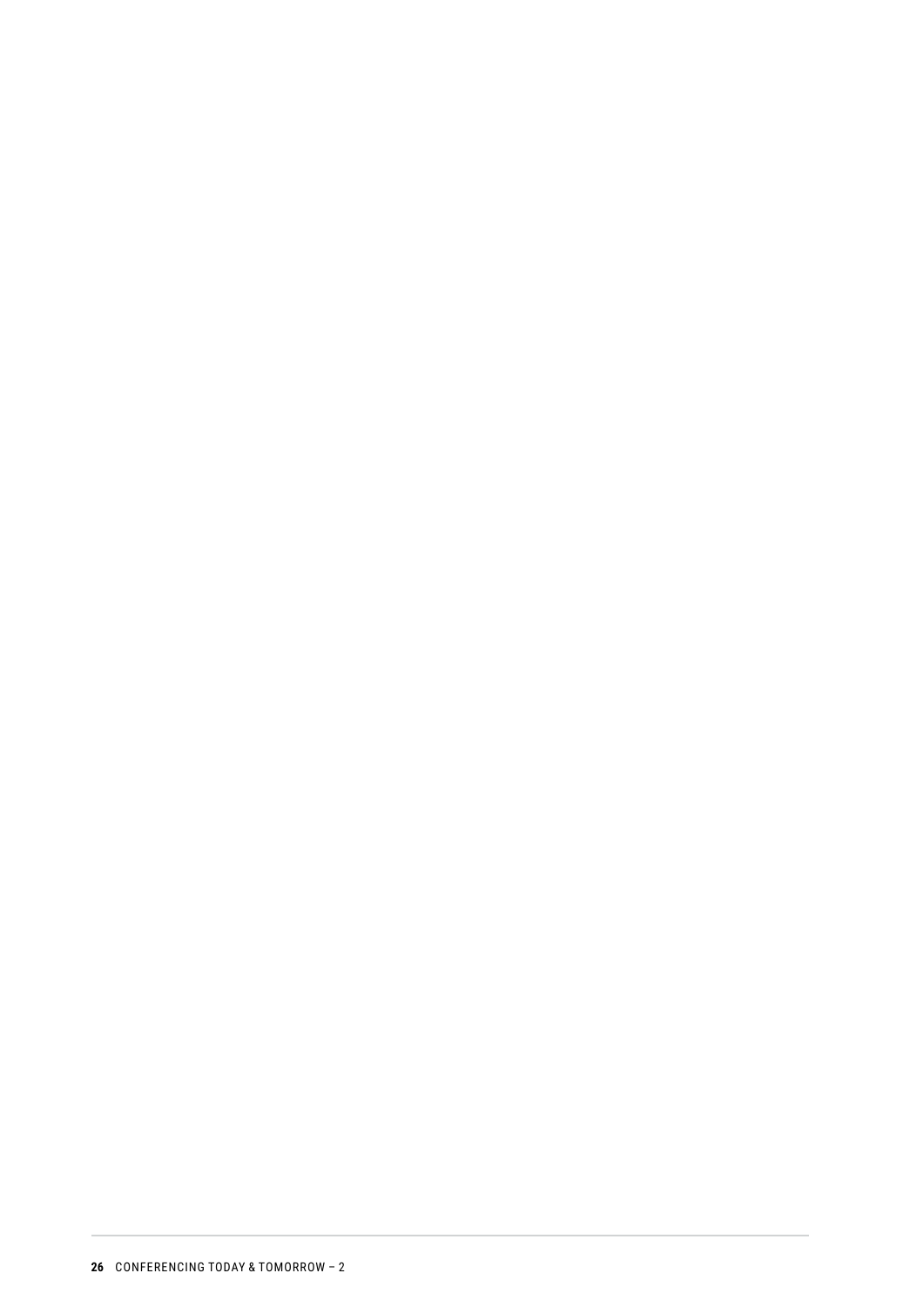# **Annex**  Participants in interviews and focus group discussions<sup>3</sup>

#### **SUBSTANTIVE SECRETARIATS**

| <b>Organization</b>                                                          | <b>Names of interviewees</b>                                                                                     |                                                                                      |
|------------------------------------------------------------------------------|------------------------------------------------------------------------------------------------------------------|--------------------------------------------------------------------------------------|
| Joint Inspection Unit (JIU)                                                  | Urenthren Pillay                                                                                                 |                                                                                      |
| Office of the High Commissioner for<br>Human Rights (OHCHR) - Council Branch | Ilona Alexander<br>Cynthia Racky Mafoua<br>Paulo Henrique Pia<br>De Andrade                                      | Eliska Rybar Holubova<br>Ljiljana Stancic                                            |
| Office of the High Commissioner for<br>Human Rights (OHCHR) - Treaty Bodies  | Ilona Alexander<br>Marie Araksia-Gulsadian<br>Celine Reynaud                                                     | Adrian Somodean<br>Myriam Tebourbi-Guerfali<br>Simon Walker                          |
| Office of the Special Envoy of<br>the Secretary-General for Syria            | Mura Nazarov<br>Camila Vieira Santana                                                                            | Qusama Suleiman<br>Wissam Ben Yettou                                                 |
| United Nations Conference on<br><b>Trade and Development (UNCTAD)</b>        | Miguel Bautista<br>Lisianne Losier                                                                               | Juan Jose Martinez<br>Badillo                                                        |
| <b>United Nations Economic Commission</b><br>for Europe (UNECE)              | France Font-Verot<br>Nicola Koch<br>Caroline Jeunet<br>Elena Kwitsinskaia-Mayer<br>Igor Litvinyuk<br>Isa Mamedov | Laurence Mancini<br>Sofia Parent<br>Gulnara Roll<br>Yana Trofimova<br>Maryna Yanush  |
| United Nations Office for Disarmament Affairs<br>(UNODA)                     | Radha Day<br>Daniel Feakes<br>Heegyun Jung<br>Frika Kawahara                                                     | Peter Kolarov<br>Hermann Lampalzer<br>Silvia Mercogliano<br>Ngoc Phuong Van Der Blij |

**3** In alphabetical order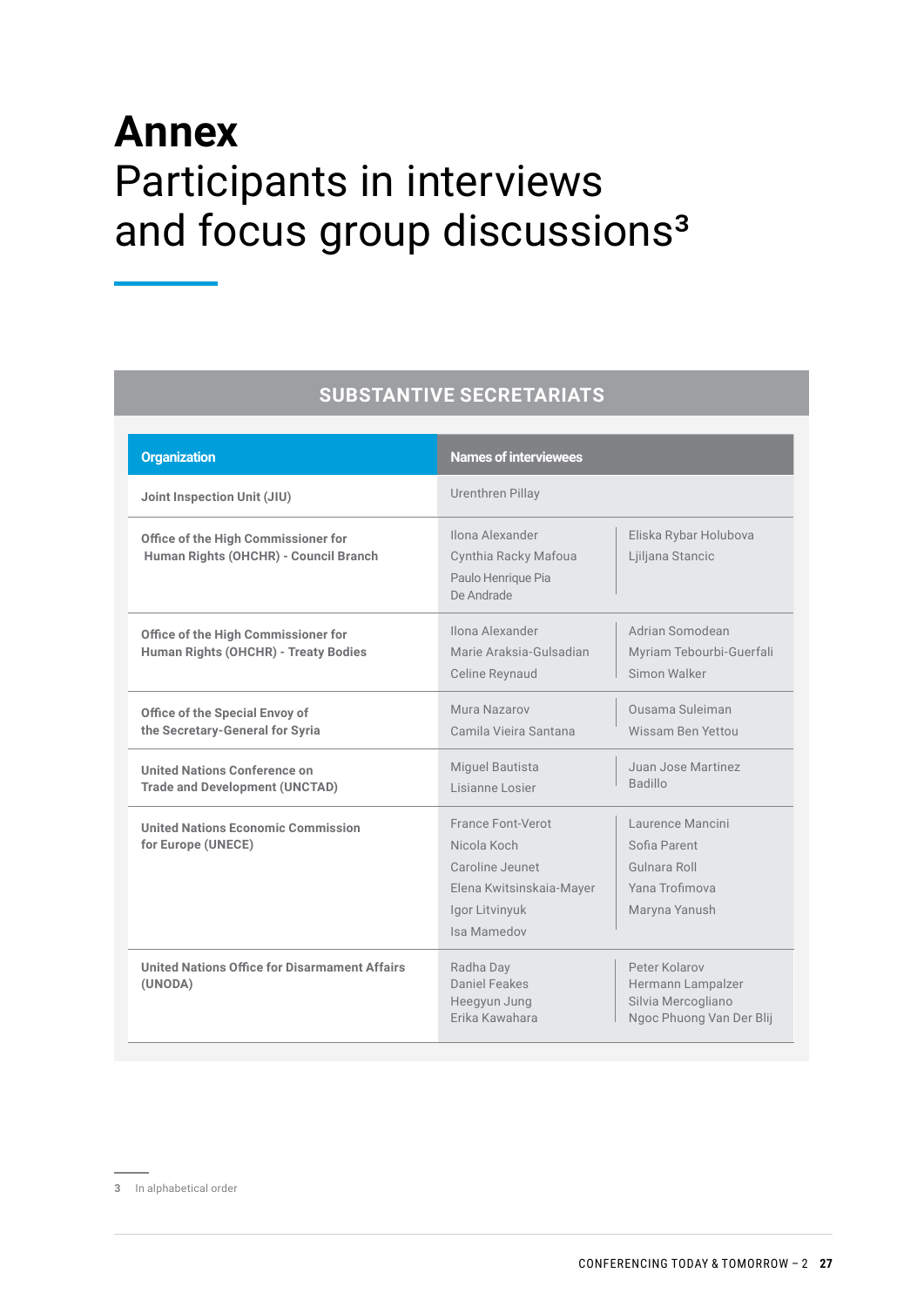| <b>UN AGENCIES</b>                                              |                                                                               |                                                              |  |  |  |
|-----------------------------------------------------------------|-------------------------------------------------------------------------------|--------------------------------------------------------------|--|--|--|
| <b>Organization</b>                                             | <b>Names of interviewees</b>                                                  |                                                              |  |  |  |
| International Labour Office (ILO)                               | Dimitrina Dimitrova<br>Monica Varela Garcia                                   |                                                              |  |  |  |
| <b>United Nations High Commissioner</b><br>for Refugees (UNHCR) | Angela Asamoah<br>Carole Gil<br>Jessica Eileen Gorre Borja<br>Karin de Gruijl | Mercedes Jakupi<br>Alexandre Payre<br>Afarin Dadkhah Tehrani |  |  |  |
| <b>World Health Organization (WHO)</b>                          | Reja Sarkis                                                                   |                                                              |  |  |  |

## **NGOs**

| <b>Organization</b>                                              | Names of interviewees |
|------------------------------------------------------------------|-----------------------|
| Centre d'Accueil de la Genève Internationale (CAGI) <sup>4</sup> | Julien Beauvallet     |
| <b>CoNGO</b>                                                     | Liberato Bautista     |
| <b>World Jewish Council</b>                                      | Leon Saltiel          |

**4** While CAGI as an entity is not an NGO, the interviewee contributed CAGI's expertise on the needs of NGOs in the focus group discussion about this topic.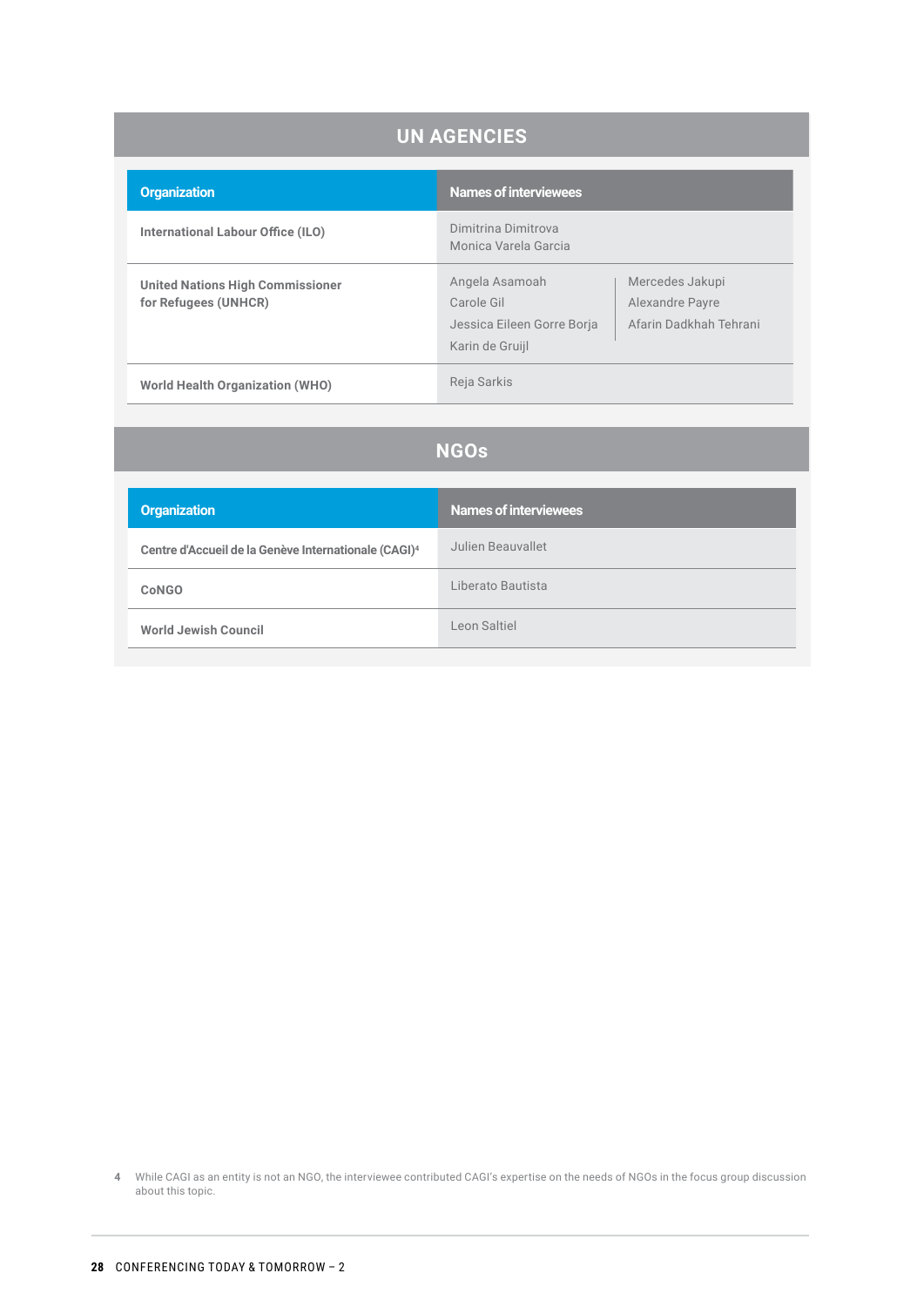## **PERMANENT MISSIONS OF MEMBER STATES TO THE UNITED NATIONS**

| <b>Names of interviewees</b>                                                                                                                                                                                                                       |  |
|----------------------------------------------------------------------------------------------------------------------------------------------------------------------------------------------------------------------------------------------------|--|
| Olivier Lacroix<br>Conseiller politique (Affaires humanitaires, migrations<br>et questions juridiques)                                                                                                                                             |  |
| Pierre Le Goff<br>Conseiller politique                                                                                                                                                                                                             |  |
| <b>Claude-Henry Dinand</b><br>Conseiller humanitaire, Espace et migrations                                                                                                                                                                         |  |
| Marie Chapard<br><b>Stagiaire</b>                                                                                                                                                                                                                  |  |
| NAGATA Masa-kazu<br>Counsellor in charge of UNOG matters in Japan mission                                                                                                                                                                          |  |
| Taguchi Kazuho<br>Minister-counsellor in Political affairs                                                                                                                                                                                         |  |
| Gyoung min YONG<br>Ambassador and Deputy Head of Mission                                                                                                                                                                                           |  |
| Miriam Shearman<br>Ambassador and Deputy Head of Mission                                                                                                                                                                                           |  |
| Georges Nakseu Nguefang<br>Ambassador of OIF                                                                                                                                                                                                       |  |
| Hajer Tlijani                                                                                                                                                                                                                                      |  |
| Nathalie Odounlami Beugger                                                                                                                                                                                                                         |  |
| Mireille Sarah Nzenze<br>Ambassador of Gabon                                                                                                                                                                                                       |  |
| Sara Nasr<br>Representative of Lebanon                                                                                                                                                                                                             |  |
| Countries represented: Austria, Croatia, Estonia, France,<br>Germany, Ireland, Italy, Luxemburg, Malta, the Netherlands,<br>Slovakia, Slovenia, Spain                                                                                              |  |
| Countries represented: Belgium, Czech Republic, Denmark,<br>Germany, Greece, Hungary, Ireland, Italy, Latvia, Lithuania,<br>Luxemburg, Malta, Poland, Portugal, Romania, Slovakia,<br>Spain, Sweden                                                |  |
| Countries represented: Belgium, Canada, Federal Republic<br>of Germany, France, Japan, Mexico, Republic of Korea,<br>Russian Federation, Sweden, Switzerland, United Kingdom<br>of Great Britain and Northern Ireland, United States of<br>America |  |
|                                                                                                                                                                                                                                                    |  |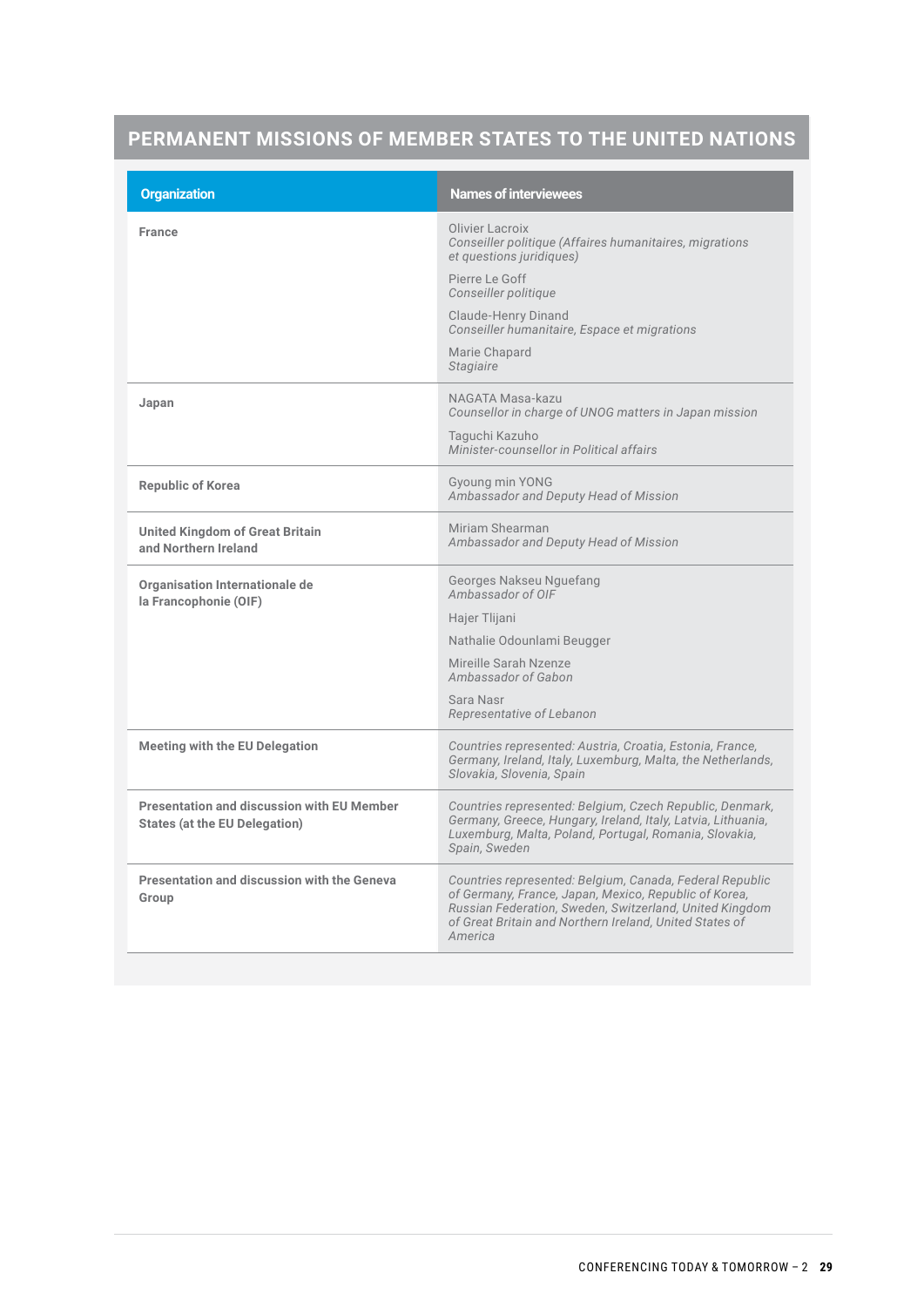| <b>SERVICE PROVIDERS</b>                             |                                                                        |                                                          |  |  |  |
|------------------------------------------------------|------------------------------------------------------------------------|----------------------------------------------------------|--|--|--|
| <b>Organization</b>                                  | <b>Names of interviewees</b>                                           |                                                          |  |  |  |
| <b>UNOG, Division of Administration (DoA)</b>        |                                                                        |                                                          |  |  |  |
|                                                      | Carlos Cabrera Gonzalez<br>Cedric Kusendova                            | Jennifer Underhill<br><b>Thibaut Virot</b>               |  |  |  |
| <b>UNOG, Division of Conference Management (DCM)</b> |                                                                        |                                                          |  |  |  |
| <b>Central Planning and Coordination Service</b>     | Marie-Laure Avon<br>Anna Banchieri<br>Sven Hunziker<br>Aishath Jeelaan | Riin Koppel<br>Aoife Leahy<br>Vitali Rousak              |  |  |  |
| <b>Interpretation Service</b>                        | Xiaolan Feng<br>Olga Markides                                          | Cristobal Osuna<br>Igor Sergeev                          |  |  |  |
| <b>Languages services</b>                            | Anne Fassotte<br>Enrique Fernandez-Vernet                              | Nicole Maguire<br><b>Vladislav Shuvalov</b>              |  |  |  |
| <b>Production and Support Service</b>                | Alexei Boubnov<br>Gang Chen<br>Vadim Isakov<br>Nzete Da Sama Itoua     | Eleonore Milo<br>Frank Moser<br>Mark Murphy              |  |  |  |
| <b>UNOG, Department of Safety and Security (DSS)</b> |                                                                        |                                                          |  |  |  |
|                                                      | Stijn De Medts                                                         |                                                          |  |  |  |
| <b>UNOG, UN Information Service (UNIS)</b>           |                                                                        |                                                          |  |  |  |
| <b>Chief UNTV Radio Webcast</b>                      | Michele Zaccheo                                                        | Jean Marc Glinz                                          |  |  |  |
| <b>UNOG, Library &amp; Archives (L&amp;A)</b>        |                                                                        |                                                          |  |  |  |
| <b>Institutional Memory Section</b>                  | Blandine Bloukacz-Louisfert                                            |                                                          |  |  |  |
| <b>Library Services</b>                              | Natalie Alexander<br>Sigrun Habermann<br>Léa Kotlar                    | Niverte Noberasco<br>Francesco Pisano<br>Alexandra Rossi |  |  |  |
| UNOG, Office of the Director-General (ODG)           |                                                                        |                                                          |  |  |  |
| <b>Political Affairs and Partnerships Section</b>    | Kathryn Hennessey                                                      |                                                          |  |  |  |
| <b>Senior Mediation Officer</b>                      | Enrico Formica                                                         |                                                          |  |  |  |
| Protocol                                             | Sergey Shaposhnikov                                                    | <b>Brigitte Ruby-Cosgrove</b>                            |  |  |  |
| <b>SDG Lab</b>                                       | Davide Fanciulli                                                       |                                                          |  |  |  |
| <b>NGO Liaison Unit</b>                              | Sandrine Burel<br>Madeleine Cieniewicz                                 | Lidiya Grigoreva                                         |  |  |  |
| <b>Other</b>                                         |                                                                        |                                                          |  |  |  |
| <b>International Computing Centre (UNICC)</b>        | <b>Roberto Cruz Flores</b><br>Ninna Roco                               | Dimitra Ralli                                            |  |  |  |
| <b>WTV GLOBAL (UNCTAD15)</b>                         | James Brown<br>Chris Chapman                                           | <b>Tim Weathers</b>                                      |  |  |  |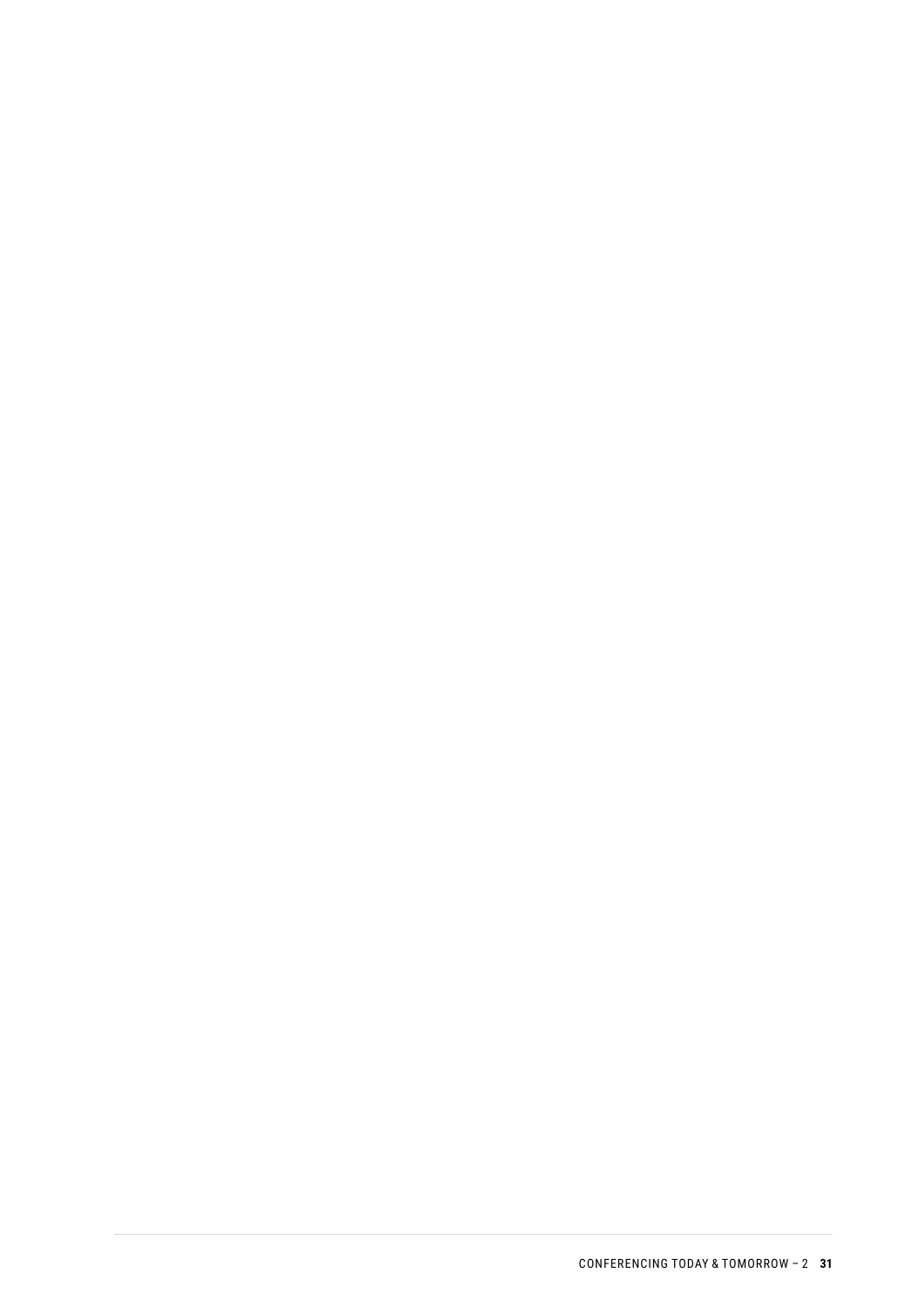Do you have feedback or questions? Do you want to be involved? Please contact us: **ctt@un.org**

 $\overline{\phantom{a}}$ 

 $\overline{a}$